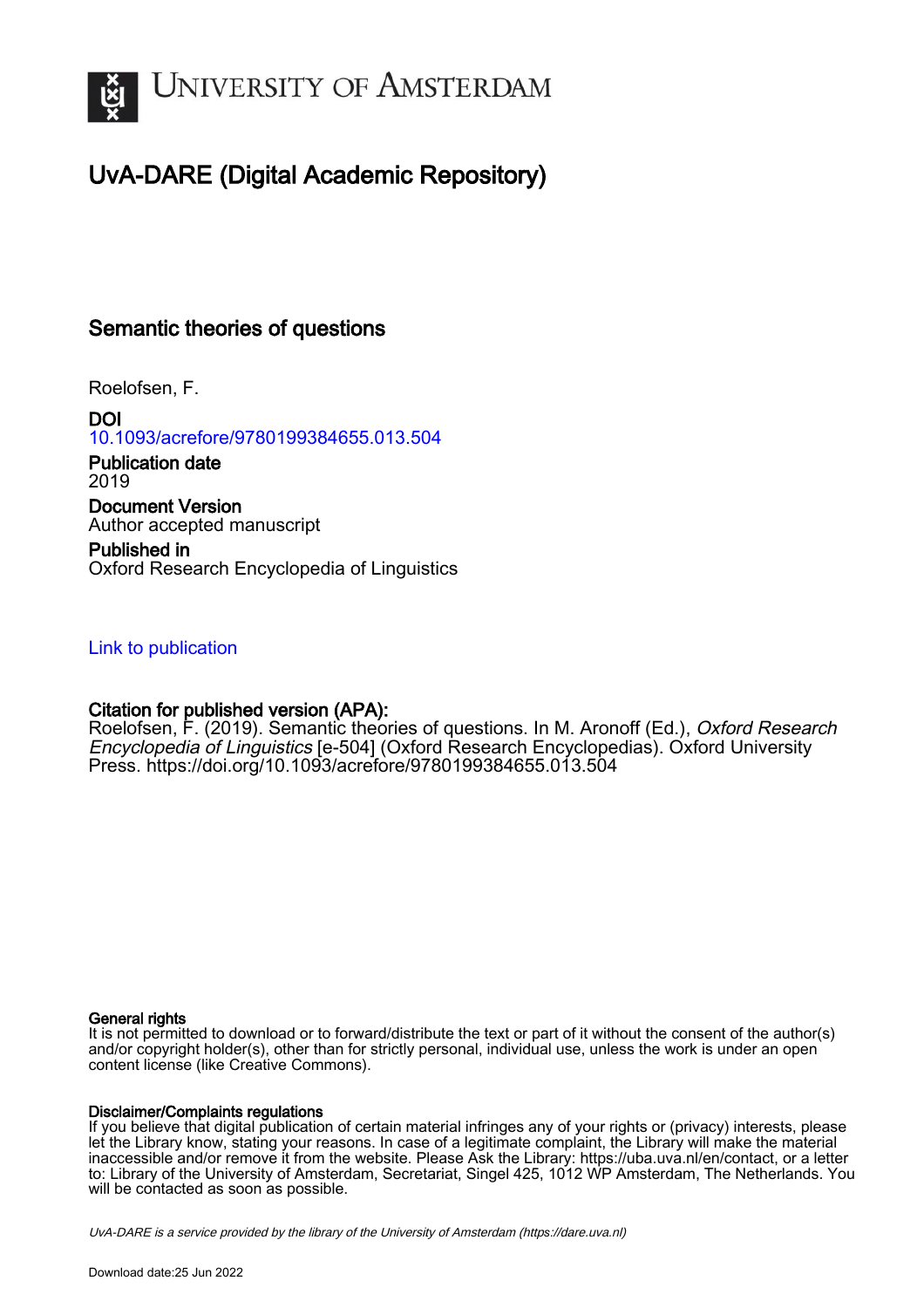# Semantic theories of questions<sup>∗</sup>

Floris Roelofsen

October 17, 2018

Summary This survey article discusses two basic issues that semantic theories of questions face. The first is how to conceptualise and formally represent the semantic content of questions. This issue arises in particular because the standard truth-conditional notion of meaning, which has been fruitful in the analysis of declarative statements, is not applicable to questions. The second issue is how questions, when embedded in a declarative statement (e.g., in Bill wonders who called) contribute to the truth-conditional content of that statement. Several ways in which these issues have been addressed in the literature are discussed and compared.

Keywords semantics of questions, alternative semantics, partition semantics, inquisitive semantics, interrogative complements, clause-embedding predicates.

## 1 Introduction

Formal semantic theories traditionally construe the meaning of a sentence in terms of its truth-conditions: to know the meaning of a sentence is to know the conditions under which the sentence is true, and those under which it is false. This notion of meaning has been very fruitful in the analysis of declarative statements, but it does not straightforwardly apply to questions, which are not naturally thought of as being true or false in a given situation. Thus, the most basic issue that semantic theories of questions need to address is the following:

• Issue 1: How should the semantic content of a question be conceptualised, and how should it be represented formally?

Questions are not only of interest in their own right. They can also be part of declarative statements and as such contribute to the truth-conditional content of such statements. For

<sup>∗</sup>The view presented here on the landscape of semantic theories of questions has developed through close collaboration over the last 10 years with Maria Aloni, Ivano Ciardelli, Donka Farkas, Jeroen Groenendijk, and Nadine Theiler. In particular, Section [2](#page-2-0) draws on [Ciardelli](#page-17-0) [\(2017\)](#page-17-0); [Ciardelli, Groenendijk, and Roelofsen](#page-17-1) [\(2018\)](#page-17-1); [Roelofsen and Farkas](#page-20-0) [\(2015\)](#page-20-0), and Section [3](#page-10-0) on [Theiler, Roelofsen, and Aloni](#page-20-1) [\(2017,](#page-20-1) [2018\)](#page-20-2). Further, I am very grateful to Justin Bledin and an anonymous reviewer for detailed comments on a previous version of the article, and to the Netherlands Organisation for Scientific Research (NWO) and the European Research Council (ERC, grant agreement number 680220) for financial support.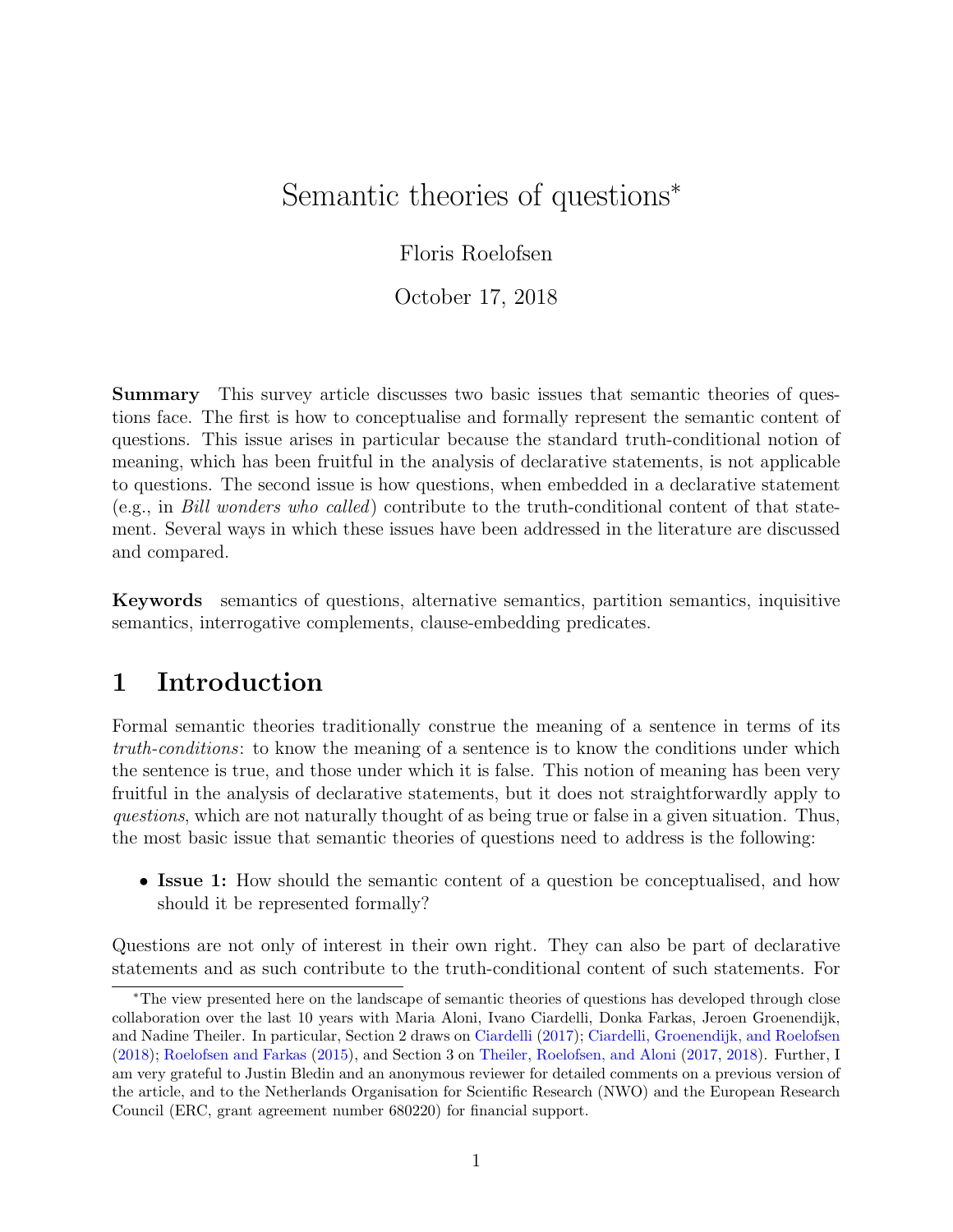instance, a question can serve as the argument of clause-embedding predicates like wonder and know, as illustrated in  $(1)$  $(1)$  $(1)$  and  $(2)$ :<sup>1</sup>

- (1) Bill wonders who called.
- (2) Mary knows whether Susan called.

This shows that statements and questions cannot be fully understood in isolation from each other; rather, they need to be analyzed in an integrated way. Specifically, the following issue needs to be addressed:

• Issue 2: How do questions, when embedded in a declarative statement, contribute to the truth-conditional content of that statement?

This entry discusses and compares various ways in which these two issues have been addressed in the literature. Section [2](#page-2-0) is devoted to the first issue and Section [3](#page-10-0) to the second.

Other important topics in the semantic literature on questions include the role of questions in discourse and the way in which the semantic content of a question should be derived compositionally. However, a proper discussion of these topics would require more space than available here. For recent surveys paying specific attention to the role of questions in discourse, the interested reader is referred to [Ginzburg](#page-18-0) [\(2010\)](#page-18-0) and [Dekker, Aloni, and](#page-17-2) [Groenendijk](#page-17-2) [\(2016\)](#page-17-2); for discussion of how question meanings are compositionally derived, see [Krifka](#page-19-0) [\(2011\)](#page-19-0), [Dayal](#page-17-3) [\(2016\)](#page-17-3), and [Ciardelli et al.](#page-17-1) [\(2018\)](#page-17-1).

## <span id="page-2-0"></span>2 The semantic content of questions

This section discusses how the semantic content of questions is conceptualised and formally represented in a number of theoretical frameworks, focusing on so-called proposition-set frameworks. What these have in common is that they formally represent the semantic content of a question as a set of propositions—where each proposition is, as usual, a set of possible worlds.

However, the various frameworks differ in how exactly they conceptualise the propositions that make up the semantic content of a question: in alternative semantics [\(Hamblin,](#page-18-1) [1973;](#page-18-1) [Karttunen,](#page-19-1) [1977\)](#page-19-1) they are thought of as representing the possible answers to the question, in partition semantics [\(Groenendijk & Stokhof,](#page-18-2) [1984\)](#page-18-2) they are thought of as representing exhaustive answers, and in inquisitive semantics [\(Ciardelli, Groenendijk, & Roelofsen,](#page-17-1) [2018\)](#page-17-1) they are thought of as pieces of information that *resolve* the issue that the question expresses. These subtle conceptual differences have important repercussions.

One consequence, as will be discussed in more detail below, is that the three frameworks differ in which kinds of proposition-sets they regard as proper question meanings. In Figure [1,](#page-3-0)

<span id="page-2-1"></span><sup>1</sup>Besides serving as arguments of certain predicates, questions can also function as adjuncts in so-called unconditional statements, exemplified in [\(i\):](#page-2-2)

<span id="page-2-2"></span><sup>(</sup>i) Whether it rains or not, Mary is going to the park.

For reasons of space, such constructions will not be discussed here. The interested reader is referred to [Rawlins](#page-20-3) [\(2013\)](#page-20-3), [Ciardelli](#page-17-4) [\(2016a\)](#page-17-4), and [Bledin](#page-17-5) [\(2018\)](#page-17-5).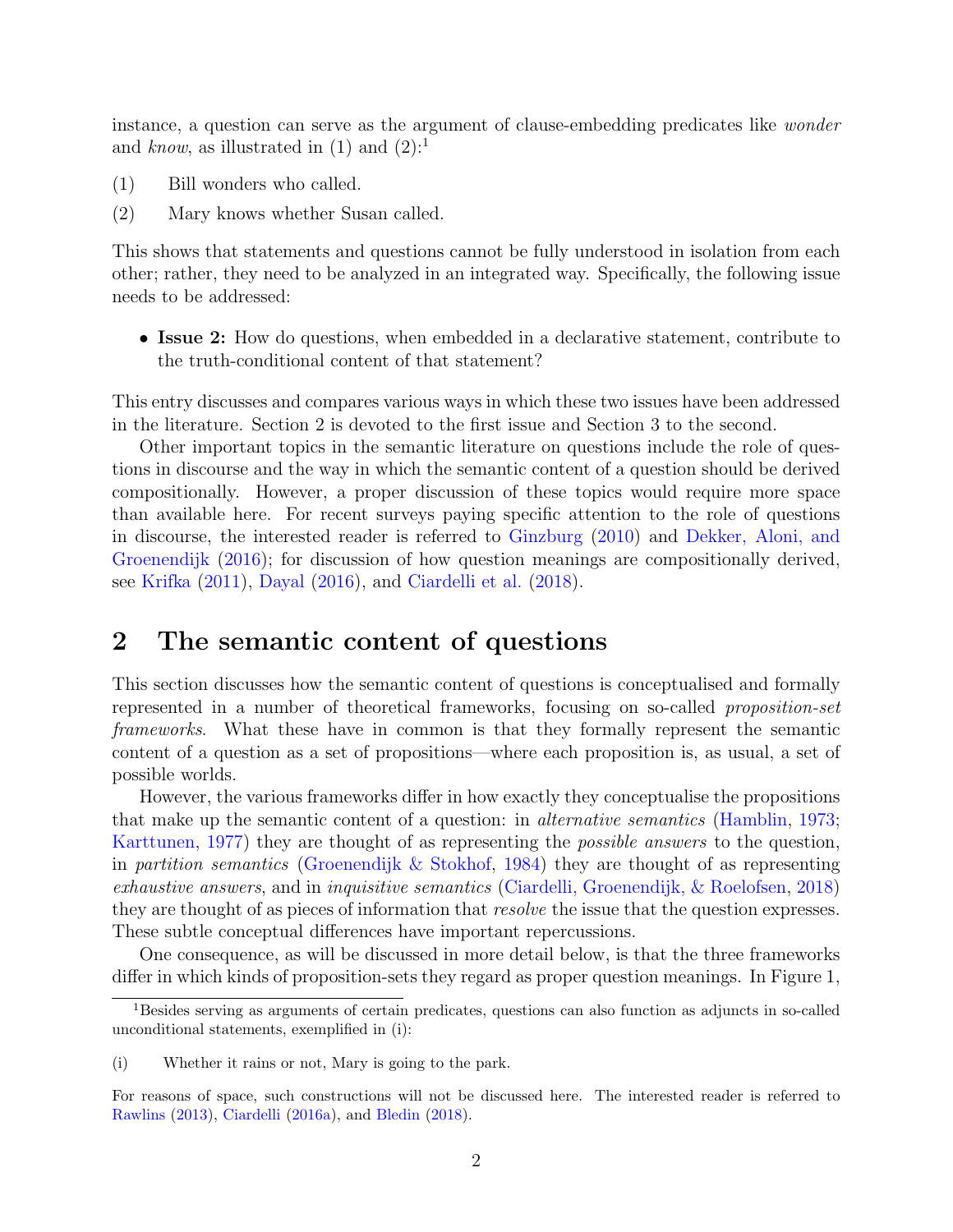

<span id="page-3-0"></span>Figure 1: Proposition-set theories, ordered chronologically and in terms of restrictiveness.

the three frameworks are ordered from left to right in terms of restrictiveness—i.e., the extent to which they constrain the kinds of proposition-sets that qualify as question meanings. The development through time is indicated by the curved arrows. Alternative semantics, developed in the 1970s, is the least restrictive among the three, i.e., the one that imposes the fewest constraints on which sets of propositions qualify as question meanings. This, as we will see below, leads to problems of overgeneration. Partition semantics on the other hand, developed in the 1980s and 1990s, is the most restrictive framework—leading to problems of undergeneration. Finally, inquisitive semantics, developed in the 2000s and 2010s, tries to strike a balance between its two predecessors, so as to avoid the problems of over- and undergeneration.[2](#page-3-1)

Alternative semantics will be discussed in Section [2.1,](#page-3-2) partition semantics in Section [2.2,](#page-5-0) and inquisitive semantics in Section [2.3.](#page-6-0) Finally, Section [2.4](#page-7-0) will discuss some limitations shared by all proposition-set frameworks in their basic form, and some ways in which these limitations have been addressed in more fine-grained semantic frameworks [\(Ginzburg,](#page-18-3) [1995;](#page-18-3) [Ginzburg & Sag,](#page-18-4) [2000;](#page-18-4) [Krifka,](#page-19-2) [2001,](#page-19-2) [2013;](#page-19-3) [Aloni & van Rooij,](#page-16-0) [2002;](#page-16-0) [Aloni,](#page-16-1) [2005;](#page-16-1) [Roelofsen](#page-20-0) [& Farkas,](#page-20-0) [2015,](#page-20-0) among others).

#### <span id="page-3-2"></span>2.1 Alternative semantics

Alternative semantics is based on the idea that:

"questions set up a choice-situation between a set of propositions, namely those propositions that count as answers to it" [\(Hamblin,](#page-18-1) [1973,](#page-18-1) p.48)

One way to implement this idea is to take a question to denote, in a world  $w$ , the set of propositions that correspond to a possible answer to the question [\(Hamblin,](#page-18-1) [1973\)](#page-18-1). Another way to implement the same idea is to let a question denote, in a world  $w$ , the set of propositions that correspond to its *true* answers in  $w$  [\(Karttunen,](#page-19-1) [1977\)](#page-19-1). In both systems, the intension of a question is a function from worlds to sets of propositions. In Hamblin's system, this function maps every possible world to the same set of propositions, corresponding to

<span id="page-3-1"></span><sup>2</sup>The transition from partition semantics to inquisitive semantics involved two intermediate steps. First, in the 1990's, partition semantics was given a *dynamic* twist (Jäger, [1996;](#page-19-4) [Hulstijn,](#page-19-5) [1997;](#page-19-5) [Groenendijk,](#page-18-5) [1999\)](#page-18-5). This, in turn, led to the 'first-generation' inquisitive semantics framework developed in [Mascarenhas](#page-19-6) [\(2009\)](#page-19-6) and [Groenendijk](#page-18-6) [\(2009\)](#page-18-6). For reasons of space, these are not discussed here; see [Ciardelli et al.](#page-17-1) [\(2018,](#page-17-1) Ch.9).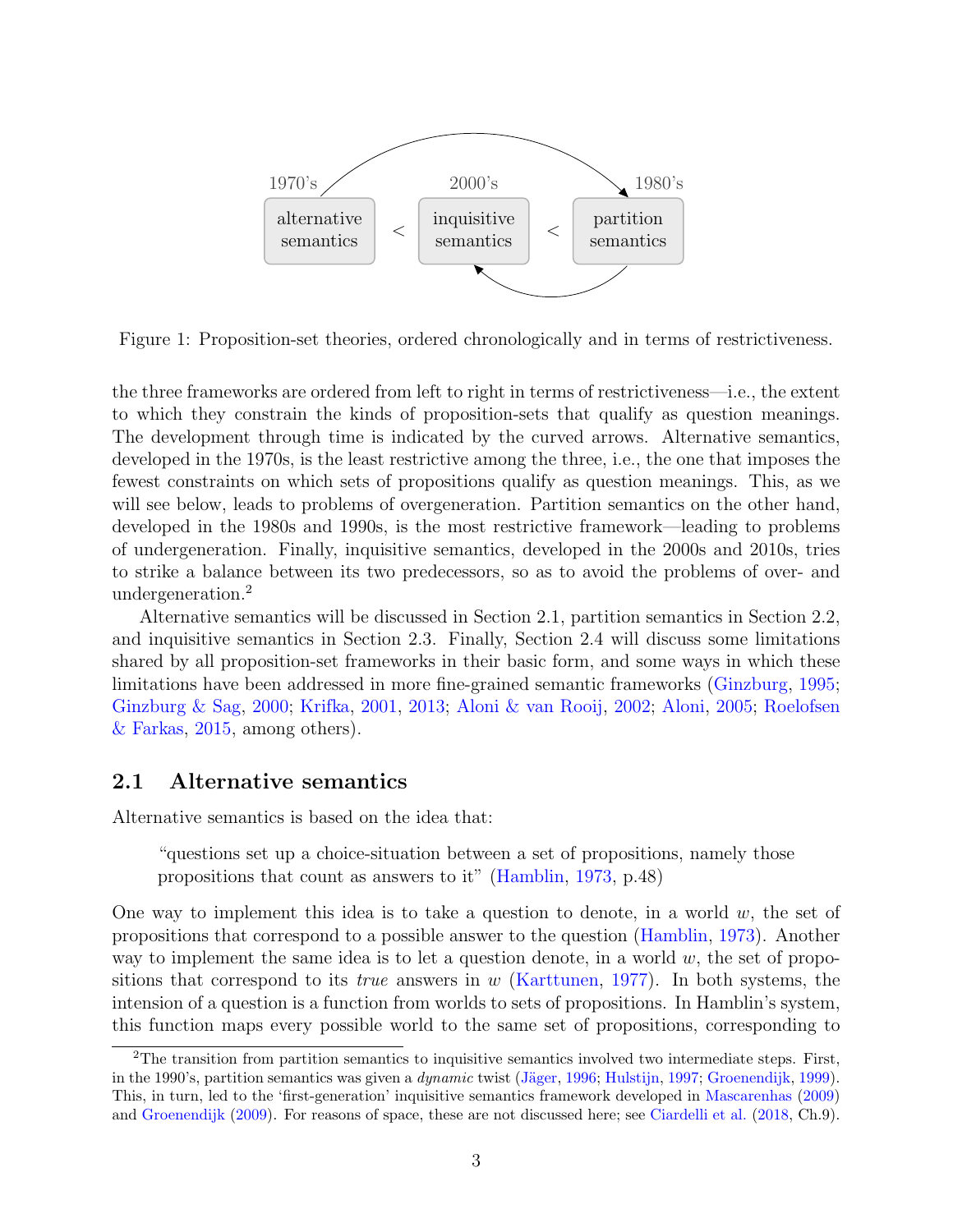the set of all possible answers; in Karttunen's system, every world is mapped to a subset of all possible answers, namely those that are true in the given world. As noted by [Karttunen](#page-19-1) [\(1977,](#page-19-1) p.10), the difference is inessential. In both cases, the meaning of a question is fully determined by—and can be identified with—the set of all propositions corresponding to a possible answer.

This classical view on question meanings faces three fundamental problems.

Problem 1: what are possible answers? The first problem, discussed in detail in [Ciardelli et al.](#page-17-1) [\(2018\)](#page-17-1) and [Ciardelli](#page-17-0) [\(2017\)](#page-17-0), is that the framework's core notion—that of a possible answer—is difficult to pin down. Of course, Hamblin and Karttunen do provide a compositional semantics for a fragment of English, and thereby specify what they take to be the possible answers to the questions in that fragment. But in order to assess such a compositional theory, or even to properly understand what its predictions amount to, we first need to have a pre-theoretical notion of possible answers, one that the theoretical predictions can be evaluated against. The problem is that such a pre-theoretical notion is difficult, if not impossible to identify. To illustrate this, consider the question in (3) and the responses in  $(4)$ :

- <span id="page-4-0"></span>(3) What is Alice's phone number?
- <span id="page-4-5"></span><span id="page-4-4"></span><span id="page-4-3"></span>(4) a. It's 055-9090231.
	- b. It's 055-9090231 but she prefers to be contacted by email.
	- c. It's either 055-9090231 or 055-9090233.
	- d. It starts with 055-9090.

<span id="page-4-6"></span>In principle, the propositions expressed by the declaratives in (4) could all be seen as possible answers to (3). For Hamblin and Karttunen, only (4a) counts as such. However, it is not clear what the precise criteria are for being considered a possible answer, and on which grounds (4a) is to be distinguished from (4b-d).

**Problem 2: entailment** A second problem, pointed out in [Groenendijk and Stokhof](#page-18-2) [\(1984\)](#page-18-2), is that it is not clear how a suitable notion of entailment could be defined in this framework which would capture, for instance, that a question like [\(3\)](#page-4-0) above subsumes the one in [\(5\)](#page-4-1) below.

<span id="page-4-1"></span>(5) Does Alice's phone number end with a 4?

The absence of a suitable notion of entailment also makes it difficult to give a principled account of the interaction between questions and logical connectives and quantifiers. In particular, the standard treatment of conjunction and disjunction as meet and join operators (see, e.g., [Partee & Rooth,](#page-19-7) [1983;](#page-19-7) [Keenan & Faltz,](#page-19-8) [1985;](#page-19-8) [Winter,](#page-21-0) [2001;](#page-21-0) [Champollion,](#page-17-6) [2015\)](#page-17-6) cannot be maintained, since these operators are defined in terms of entailment.<sup>[3](#page-4-2)</sup>

<span id="page-4-2"></span><sup>3</sup>For critical discussion of some concrete notions of entailment that may be introduced in alternative semantics, see [Roelofsen](#page-20-4) [\(2013\)](#page-20-4) and [Ciardelli, Roelofsen, and Theiler](#page-17-7) [\(2017\)](#page-17-7).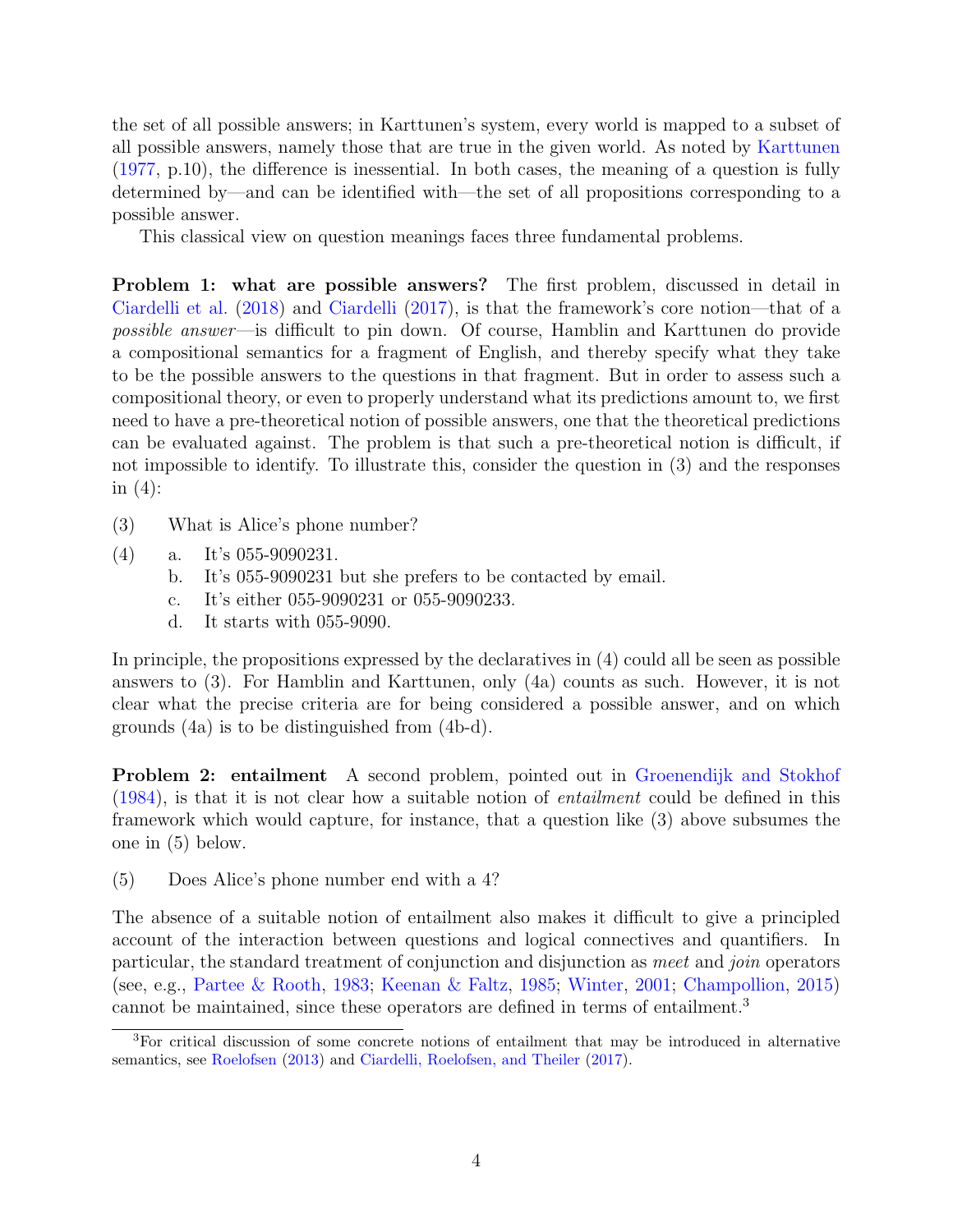**Problem 3: overgeneration** A third problem, noted in [Ciardelli and Roelofsen](#page-17-8) [\(2017\)](#page-17-8), is that there are question meanings in alternative semantics which seem impossible to express in natural languages. These are question meanings containing two propositions  $p$  and  $q$  such that one is strictly contained in the other,  $p \subset q$ .

One may think that such meanings may be expressible by disjunctive questions, where each disjunct contributes one of the two propositions. However, in order to get that  $p \subset q$ , we would have to construct the question in such a way that one disjunct entails the other. As illustrated in (6) and (7) below, such questions are infelicitous.

- <span id="page-5-2"></span><span id="page-5-1"></span> $(6)$  #Is John American or is he Californian?
- (7)  $#$ Is the value of x different from 6 or is it greater than 6?

It has been well-known since [Hurford](#page-19-9) [\(1974\)](#page-19-9) that disjunctive declaratives where one disjunct entails the other are generally infelicitous as well.

- $(8)$  #John is American or he is Californian.
- (9)  $\#$ The value of x is different from 6 or it is greater than 6.

The degradedness of such declarative sentences has been given an appealing account in terms of redundancy [\(Simons,](#page-20-5) [2001;](#page-20-5) [Katzir & Singh,](#page-19-10) [2013;](#page-19-10) [Meyer,](#page-19-11) [2014\)](#page-19-11). Essentially, in a truth-conditional semantics, the stronger disjunct is redundant in the sense that it does not contribute anything to the truth conditions of the sentence.

However, in alternative semantics, the disjunctive questions in [\(6\)](#page-5-1) and [\(7\)](#page-5-2) do not contain any redundant disjunct: each disjunct contributes one element to the proposition-set associated with the question. Thus, in alternative semantics, the redundancy-based explanation does not carry over from declaratives to questions.

#### <span id="page-5-0"></span>2.2 Partition semantics

In partition semantics [\(Groenendijk & Stokhof,](#page-18-2) [1984\)](#page-18-2) a question denotes, in each world in which its presuppositions are satisfied, a single proposition embodying the *true exhaustive* answer to the question in that world. For instance, if  $w$  is a world in which Paul and Nina are coming for dinner, and nobody else is coming, then the denotation of  $(10)$  in w is the proposition expressed by (11).

- <span id="page-5-3"></span>(10) Who is coming for dinner?
- (11) Only Paul and Nina are coming.

The intension of a question, then, is a function from worlds to propositions. These propositions are taken to have two special properties: they are *mutually exclusive* (since two different exhaustive answers are always incompatible), and together they form a cover of the set of all possible worlds in which the presuppositions of the question are satisfied (since in every such world the question is assumed to have a true exhaustive answer). So the meaning of a question can be identified with a set of propositions which form a partition of the set of possible worlds that satisfy the question's presuppositions.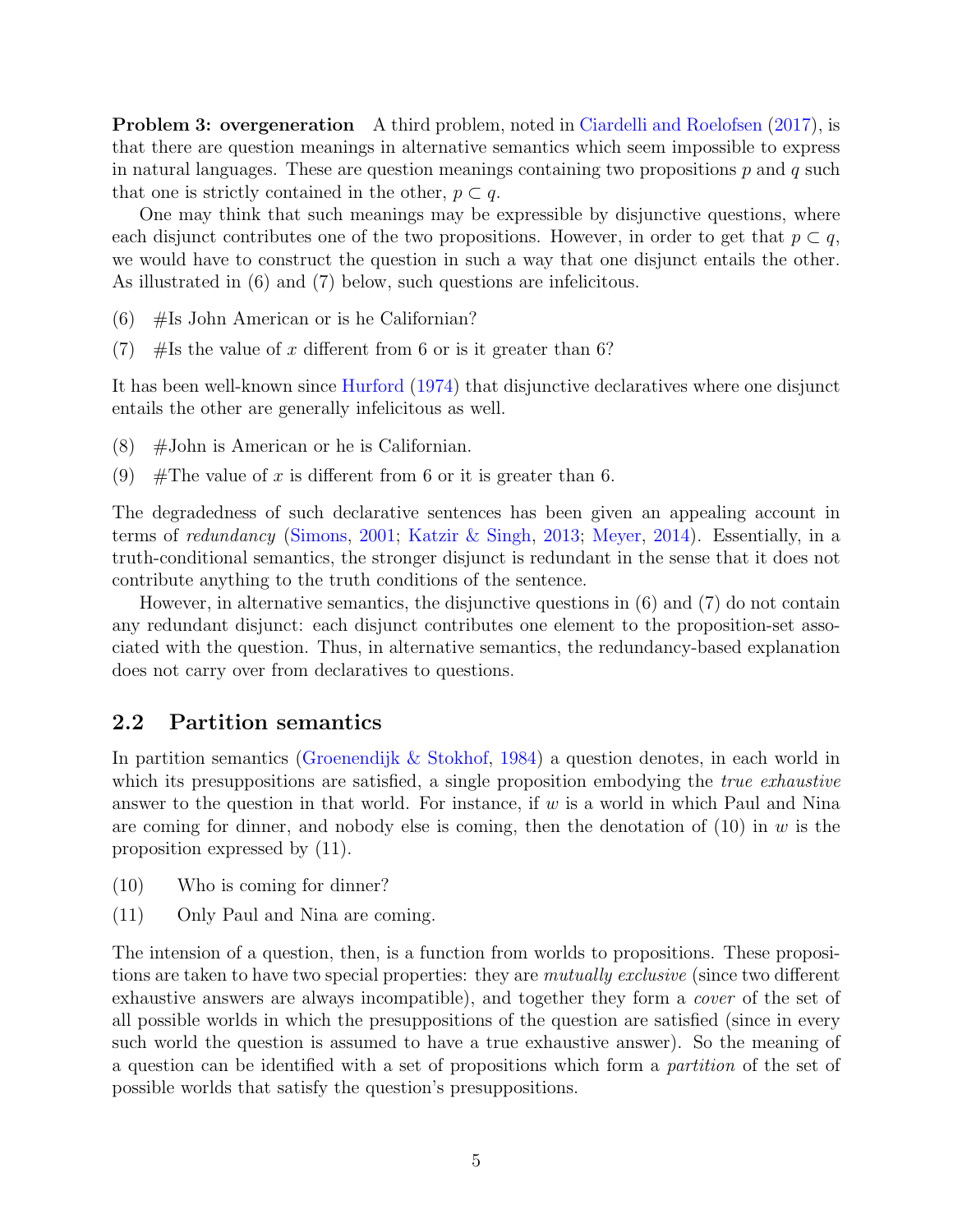**Problem:** undergeneration For some questions, it is intuitively clear what their true exhaustive answer is in any given world, and it is also clear that fully resolving the question requires establishing such an answer. A case in point is the constituent question in [\(10\).](#page-5-3) However, as first extensively argued in [Belnap](#page-17-9) [\(1982\)](#page-17-9), there are many kinds of questions for which it is either unclear what their true exhaustive answer is in a given world, or which can be fully resolved without establishing an exhaustive answer. For example, this holds for the mention-some question in [\(12\),](#page-6-1) the approximate value question in [\(13\),](#page-6-2) and the disjunctive question in [\(14\).](#page-6-3)

- <span id="page-6-2"></span><span id="page-6-1"></span>(12) Where in Pittsburgh can I get gas on a Sunday? (after [Belnap,](#page-17-9) [1982\)](#page-17-9)
- <span id="page-6-3"></span>(13) How many stars are there in the Milky way, give or take 10? [\(Yablo,](#page-21-1) [2014\)](#page-21-1)
- (14) Where can we rent a car or who has one we could borrow? [\(Ciardelli et al.,](#page-17-1) [2018\)](#page-17-1)

For instance, an exhaustive answer to [\(12\)](#page-6-1) would specify all places in Pittsburgh where one can get gas on a Sunday, and would moreover establish that there are no other such places. However, [\(12\)](#page-6-1) has a prominent reading under which it does not require such an exhaustive response; rather, it suffices to specify just one place in Pittsburgh where one can get gas on a Sunday. This cannot be captured in partition semantics without substantially complicating the theory (see [Groenendijk & Stokhof,](#page-18-2) [1984\)](#page-18-2). And similarly for  $(13)$  and  $(14)$ .

### <span id="page-6-0"></span>2.3 Inquisitive semantics

In inquisitive semantics [\(Ciardelli et al.,](#page-17-1) [2018\)](#page-17-1) the semantic content of a question is intended to capture its resolution conditions. Formally, the semantic content of a question is still represented as a set of propositions, but these propositions do not necessarily correspond to possible or exhaustive answers. Rather, they embody pieces of information that resolve the issue expressed by the question. As a consequence, the set of propositions associated with a question  $Q$  is always *downward closed*. That is, if it contains a proposition  $p$ , it must also contain any stronger proposition  $p' \subset p$ . After all, if p resolves Q, any  $p' \subset p$  will do so as well.

For instance, the question in [\(10\)](#page-5-3) is associated with the set of propositions which establish exactly who is coming for dinner. On the other hand, the mention-some question in [\(12\)](#page-6-1) is associated with the set of propositions which establish for some place in Pittsburgh that one can get gas there on a Sunday. The approximate value question in [\(13\)](#page-6-2) is associated with the set of propositions which establish for some  $n$  that the number of stars in the Milky Way is between  $n-10$  and  $n+10$ . And the disjunctive question in [\(14\)](#page-6-3) is associated with the set of propositions which either establish of some place that we can rent a car there or establish of some person that they have a car we could borrow. Thus, inquisitive semantics is less restrictive than partition semantics; it can be applied to a wider range of question types.

The shortcomings of alternative semantics are also addressed. First, pre-theoretical intuitions about whether a certain piece of information resolves a given question seem much more clear-cut than intuitions about what constitutes a 'possible answer'. For instance, the question in [\(3\)](#page-4-0) is clearly resolved by the propositions expressed by [\(4a\)](#page-4-3) and [\(4b\),](#page-4-4) but not by those expressed by [\(4c\)](#page-4-5) and [\(4d\).](#page-4-6)

Second, entailment between questions can simply be defined as set inclusion, just as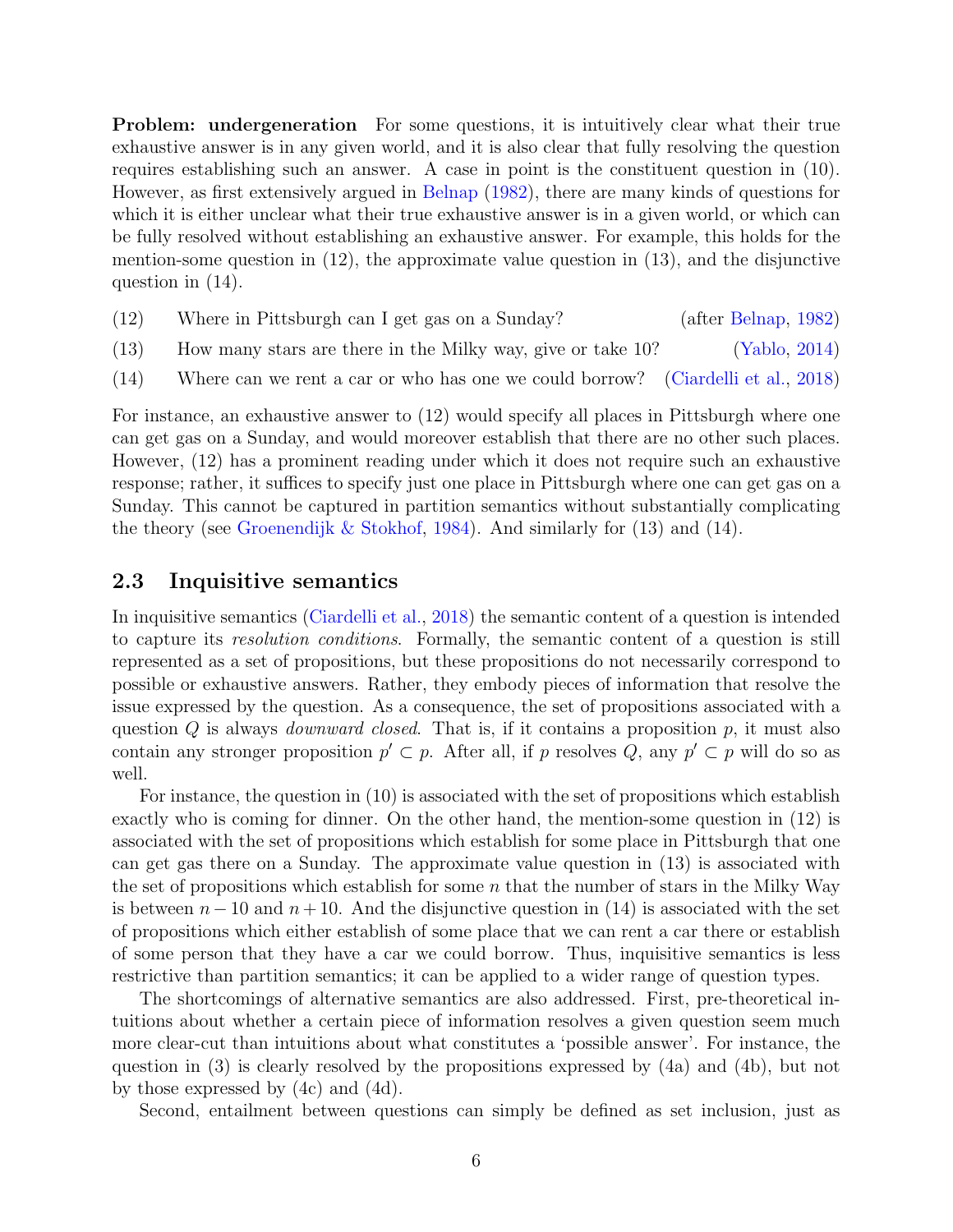entailment between statements in truth conditional semantics. This captures, for instance, the fact that the question in [\(3\)](#page-4-0) subsumes the one in [\(5\),](#page-4-1) since every proposition that resolves the former also resolves the latter. Moreover, given this notion of entailment, conjunction and disjunction can simply be treated as *meet* and *join* operators, and similarly for other logical connectives and quantifiers [\(Roelofsen,](#page-20-4) [2013;](#page-20-4) [Ciardelli et al.,](#page-17-7) [2017\)](#page-17-7).

Third, the overgeneration problem that alternative semantics faces no longer arises. Since question meanings are assumed to be downward closed, inquisitive semantics predicts that questions like [\(6\)](#page-5-1) and [\(7\)](#page-5-2) involve a redundant disjunct, which means that the redundancybased account of declarative Hurford disjunctions can straightforwardly be lifted to questions [\(Ciardelli & Roelofsen,](#page-17-8) [2017\)](#page-17-8). This result is a direct consequence of the fact that inquisitive semantics is more restrictive than alternative semantics, which in turn is due to the fact that the set of propositions associated with a question, viewed as issue-resolving pieces of information, is always downward closed.

### <span id="page-7-0"></span>2.4 Limitations and extensions of proposition-set theories

Proposition-set theories are designed to capture a certain fundamental semantic property of questions, namely their resolution/answerhood conditions. Other semantic properties of questions are beyond the immediate scope of these theories. In order to capture such properties several approaches have been pursued, often within semantic frameworks that are more fine-grained than the standard possible worlds framework. For instance, the approach of [von Stechow](#page-20-6) [\(1991\)](#page-20-6) and [Krifka](#page-19-2) [\(2001\)](#page-19-2) is couched in a structured meanings framework, that of [Ginzburg and Sag](#page-18-4) [\(2000\)](#page-18-4) in situation semantics, that of [Ginzburg](#page-18-7) [\(2005\)](#page-18-7) and [Cooper](#page-17-10) [and Ginzburg](#page-17-10) [\(2012\)](#page-17-10) in type theory with records (TTR), those of [Aloni, Beaver, Clark, and](#page-16-2) [van Rooij](#page-16-2) [\(2007\)](#page-16-2) and [Haida](#page-18-8) [\(2007\)](#page-18-8) in dynamic semantics, and that of [Blutner](#page-17-11) [\(2012\)](#page-17-11) in ortho-algebraic semantics.

In Section [2.4.1](#page-7-1) we will briefly discuss two of the phenomena that have given rise to these more fine-grained theories. In Section [2.4.2](#page-8-0) we will turn to a number of contextual parameters that play a role in the semantics of questions, again requiring further refinements of the basic proposition-set theories surveyed above.

#### <span id="page-7-1"></span>2.4.1 Beyond resolution conditions: anaphora and bias

Compare the polar question in [\(15\),](#page-7-2) the alternative question in [\(16\),](#page-7-3) and the tag question in [\(17\).](#page-7-4)

- <span id="page-7-3"></span><span id="page-7-2"></span>(15) Is the door open?
- <span id="page-7-4"></span>(16) Is the door open or closed?
- (17) The door is open, isn't it?

These questions have exactly the same resolution conditions. Namely, a proposition resolves the issue expressed by any of them if and only if it either implies that the door is open, or that the door is closed. Thus, in inquisitive semantics,  $(15)-(17)$  $(15)-(17)$  are all associated with the same set of propositions, namely those propositions that either consist only of worlds where the door is open, or only of worlds where the door is closed. Similarly, since the true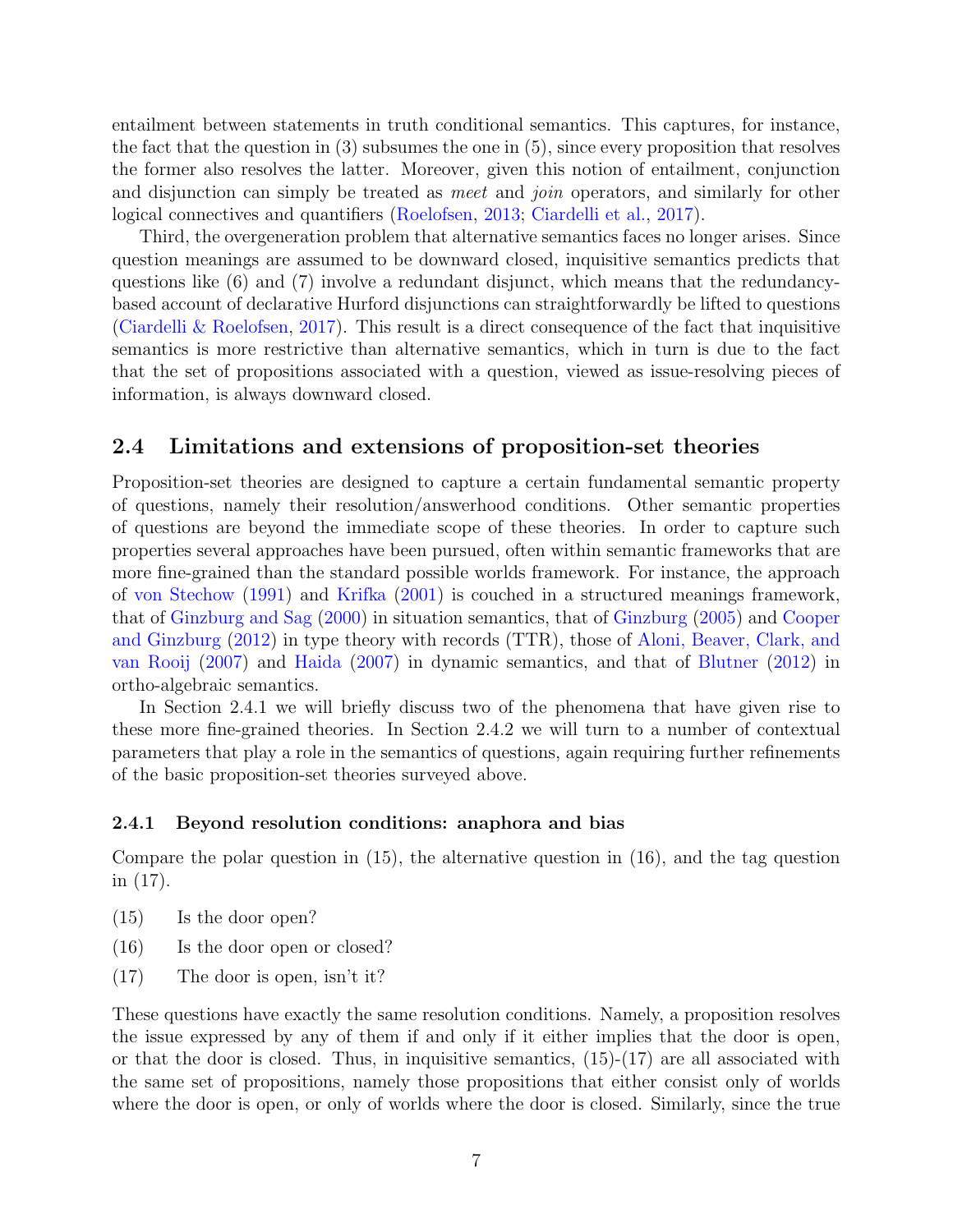exhaustive answer to all three questions either is the proposition that the door is open (in worlds in which it's open) or the proposition that the door is closed (in worlds in which it's closed), [\(15\)-](#page-7-2)[\(17\)](#page-7-4) are also semantically equivalent in partition semantics. Finally, the standard assumption in alternative semantics is that  $(15)-(17)$  $(15)-(17)$  all have the same possible answers, which again renders them semantically equivalent.<sup>[4](#page-8-1)</sup>

It is evident that certain important properties of [\(15\)-](#page-7-2)[\(17\)](#page-7-4) are left unaccounted for in this way. After all, while these questions indeed have the same resolution conditions, they differ in their overall conversational effects. For instance, [\(15\)](#page-7-2) allows for  $yes/no$  answers and other anaphoric continuations, while [\(16\)](#page-7-3) does not, as seen in (18) and (19), respectively.

- (18) A: Is the door open? B: Yes.  $\frac{\ }{\ }$  No.  $\frac{\ }{\ }$  I think so.
- (19) A: Is the door open or closed? B:  $\#Yes.$  /  $\#No.$  /  $\#I$  think so.

Moreover, [\(17\)](#page-7-4) conveys a bias on the part of the speaker that the door is open, while [\(15\)](#page-7-2) and [\(16\)](#page-7-3) do not. That is, a speaker who is known to have no evidence whatsoever as to whether the door is open or closed can felicitously ask the polar question in [\(15\)](#page-7-2) or the alternative question in [\(16\),](#page-7-3) but not the tag-question in [\(17\).](#page-7-4)

Basic proposition-set theories are not equipped to capture such differences. Dealing with yes/no answers and other anaphoric continuations requires a framework in which the semantics of a question does not only capture its resolution/answerhood conditions, but also the antecedents that the question makes available for subsequent anaphoric expressions. Concrete analyses of yes/no answers have been developed in dynamic versions of alternative semantics [\(Krifka,](#page-19-3) [2013\)](#page-19-3) and partition semantics [\(Aloni et al.,](#page-16-2) [2007\)](#page-16-2), a version of inquisitive semantics enriched with 'highlighted' propositions [\(Roelofsen & Farkas,](#page-20-0) [2015\)](#page-20-0), as well as in situation semantics [\(Ginzburg & Sag,](#page-18-4) [2000\)](#page-18-4), in ortho-algebraic semantics [\(Blutner,](#page-17-11) [2012\)](#page-17-11) and in a structured meaning framework [\(Krifka,](#page-19-2) [2001\)](#page-19-2). For a recent survey of some of these approaches to yes/no answers, see [Roelofsen and Farkas](#page-20-0) [\(2015\)](#page-20-0).

As for the bias conveyed by tag questions like [\(17\),](#page-7-4) this may be captured by integrating proposition-set theories of questions with commitment-based models of discourse (e.g., [Gunlogson,](#page-18-9) [2001;](#page-18-9) [Farkas & Bruce,](#page-18-10) [2010\)](#page-18-10), allowing for various kinds and levels of speaker commitment. For such approaches, see [Krifka](#page-19-12) [\(2015\)](#page-19-12), [Malamud and Stephenson](#page-19-13) [\(2015\)](#page-19-13), and [Farkas and Roelofsen](#page-18-11) [\(2017\)](#page-18-11).

#### <span id="page-8-0"></span>2.4.2 Contextual parameters

Just like the truth conditions of a declarative sentence, the resolution conditions of a question are rarely completely determined by grammar alone; rather, they may depend on the

<span id="page-8-1"></span><sup>&</sup>lt;sup>4</sup>It should be noted that there is no universal agreement among alternative semantics based theories that [\(15\)-](#page-7-2)[\(17\)](#page-7-4) should be associated with the same set of propositions. For instance, [Biezma and Rawlins](#page-17-12) [\(2012\)](#page-17-12) associate the polar question in [\(15\)](#page-7-2) with a singleton set containing only the proposition that the door is open, while they associate [\(16\)](#page-7-3) with a set containing both the proposition that the door is closed and the proposition that the door is open. It is unclear, however, how this choice could be motivated on principled grounds. Certainly, the proposition that the door is closed would seem to constitute a possible answer to  $(15)$  as much as it does to  $(16)$ .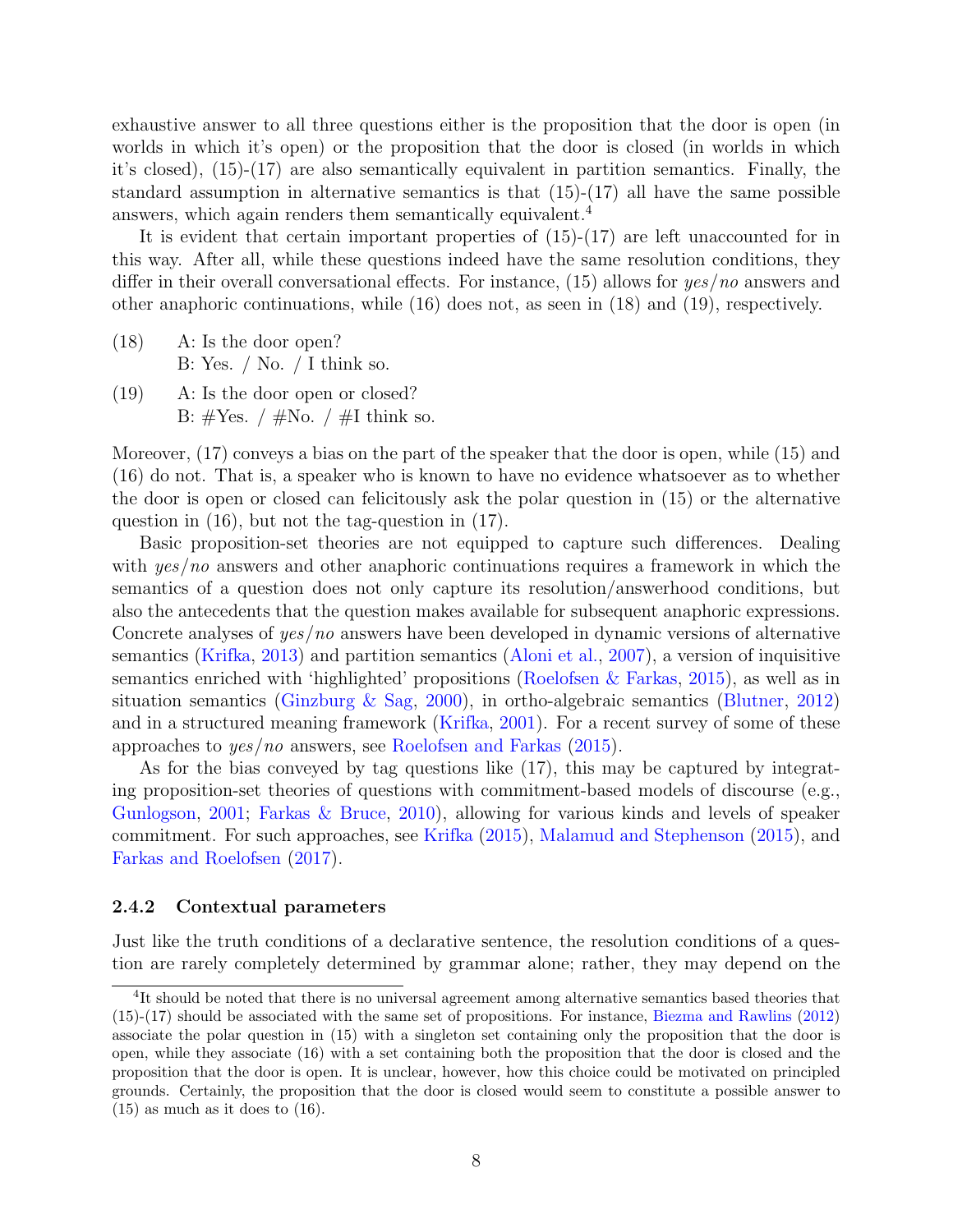conversational context in various ways.[5](#page-9-0) Some of the relevant contextual factors can be illustrated by considering the following examples.

- (20) a. Which students passed the exam?
	- b. What is the winning card?
	- c. Who is driving to the party tonight?
	- d. Where is Mary?

A first important contextual parameter is the intended domain of quantification. For instance, the issue expressed by (20a) depends on the set of students which are relevant in the context of utterance. Clearly, dependency on a contextually determined domain is not specific to questions, but rather a general aspect of quantification (see, e.g., [von Fintel,](#page-18-12) [1994\)](#page-18-12).

A second important contextual parameter manifests itself in (20b). The issue expressed by this question does not only depend on the intended domain of quantification, but also on the intended method of identification [\(Aloni,](#page-16-1) [2005\)](#page-16-1). Suppose that the question is asked in a situation in which there are two cards on the table, face down. If (20b) is asked by someone who wants to pick the winning card, it is resolved by any piece of information that conveys whether the winning card is the one on the left or the one on the right. On the other hand, if (20b) is asked by someone who doesn't know the rules of the game and wants a description of the winning card in terms of suit and number, then it is resolved by a piece of information that conveys, e.g., that the winning card is the Ace of Hearts.

The issue expressed by (20c) depends, again besides the intended domain of quantification, also on the kind of goal that the questioner is trying to achieve in asking the question [\(van Rooij,](#page-20-7) [2003\)](#page-20-7). For instance, she may be trying to identify someone who could give her a ride to the party, or she may want to draw up a list of all the people driving to the party. In the first case, the question gets a *mention-some* interpretation: to resolve it, it suffices to specify one person who is driving to the party. In the second case, the question gets a mention-all interpretation: in this case, to resolve the question it is necessary to specify the complete set of people who are driving to the party.

Finally, the issue raised by (20d) depends on the intended *level of granularity* [\(Ginzburg,](#page-18-3) [1995\)](#page-18-3). In some contexts, the information that Mary is, say, at home is sufficient to resolve the question. In other contexts, Mary's location needs to be determined more precisely, for instance by determining which room she is in.

It seems that the techniques that have been developed to deal with these contextual factors (see [Ginzburg,](#page-18-3) [1995;](#page-18-3) [van Rooij,](#page-20-7) [2003;](#page-20-7) [Aloni,](#page-16-1) [2005,](#page-16-1) among others) can in principle be combined with proposition-set theories of any flavour. That is, issues of context-sensitivity seem orthogonal to the choice between alternative semantics, partition semantics, and inquisitive semantics.

<span id="page-9-0"></span><sup>&</sup>lt;sup>5</sup>We will concentrate in this subsection on the context-sensitivity of resolution conditions, but essentially the same observations could be made for (exhaustive) answerhood conditions.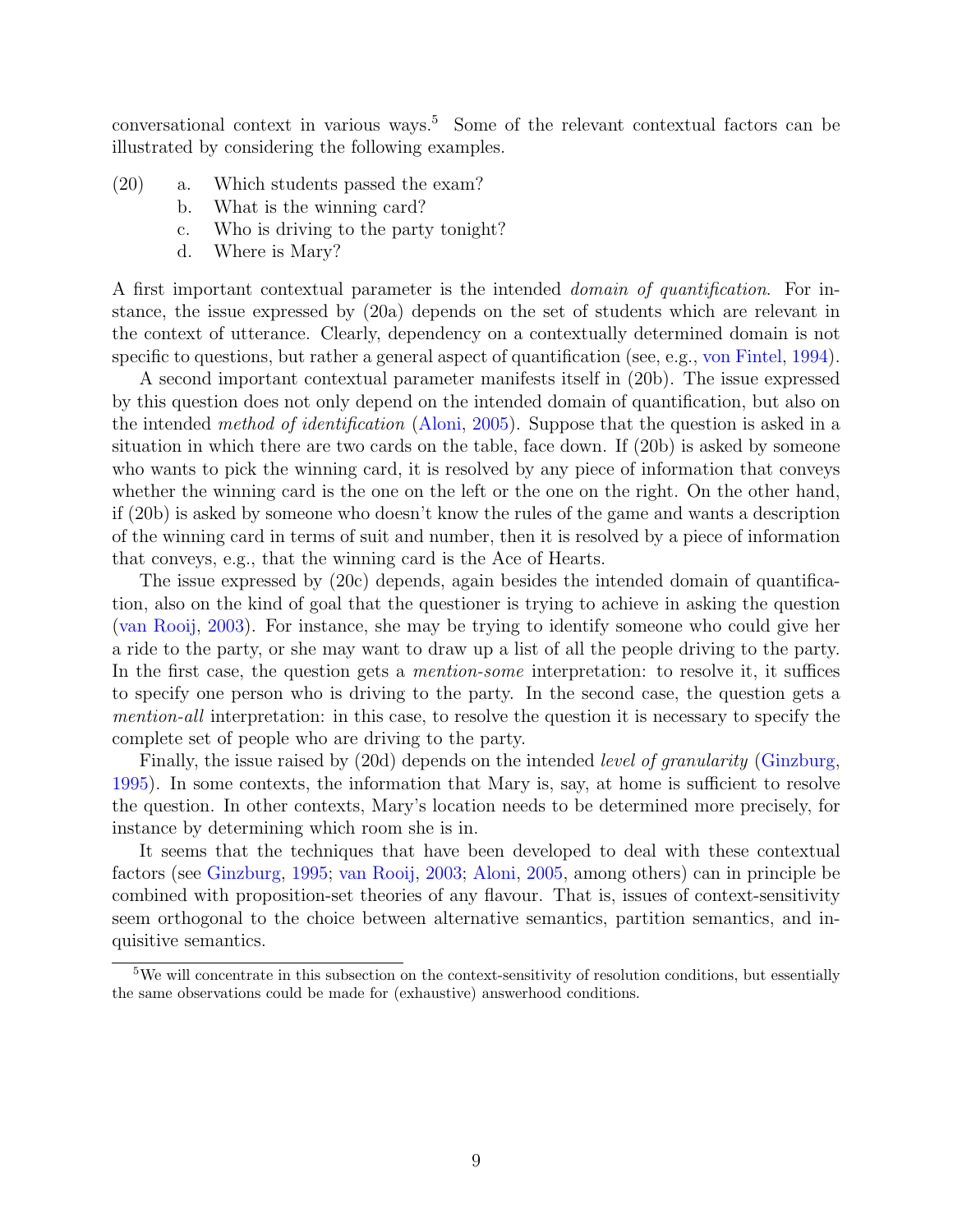## <span id="page-10-0"></span>3 Question embedding

We now turn to embedded questions, i.e., interrogative complement clauses, and the predicates that take such clauses as their argument. A first important observation to make is that there are predicates that take both interrogative and declarative complements, exemplified in [\(21\),](#page-10-1) but also ones that take only interrogative or only declarative complements, as seen in [\(22\)](#page-10-2) and [\(23\),](#page-10-3) respectively.

- <span id="page-10-1"></span>(21) a. Mary knows/predicted that John left.
	- b. Mary knows/predicted who left.
- <span id="page-10-2"></span>(22) a. \*Mary wonders/investigated that John left. b. Mary wonders/investigated who left.
- <span id="page-10-3"></span>(23) a. Mary believes/hopes that John left.
	- b. \*Mary believes/hopes who left.

Predicates that license both kinds of complements are referred to as responsive predicates, ones that only license interrogative complements as rogative predicates, and ones that only license declarative complements as *anti-rogative* predicates.

As depicted in Figure [2,](#page-11-0) theories of question embedding can be divided into two kinds: on the one hand (the left branch of the tree), there are several approaches that assume a typedistinction between interrogative and declarative complements. On the other hand (the right branch), there are approaches that do not assume such a type-distinction, pursuing a uniform treatment of the two kinds of complement. We will discuss the type-distinction approaches in Section [3.1,](#page-10-4) and the uniform approaches in Section [3.2.](#page-12-0) Finally, in Section [3.3](#page-14-0) we will compare the most promising type-distinction approach and the most promising uniform approach with each other.

### <span id="page-10-4"></span>3.1 Type-distinction approaches

The type-distinction approaches that we will discuss here all assume that an interrogative complement denotes a set of propositions, while a declarative complement denotes a single proposition.<sup>[6](#page-10-5)</sup> Prima facie, it is unexpected under this view that there are predicates like know and forget which take both declarative and interrogative complements as their argument. Various ways to resolve this tension have been proposed.

Most authors assume that responsive predicates want a single proposition as their input not a set of propositions. This means that if the complement of a responsive predicate is interrogative, a type mismatch arises. [Heim](#page-18-13) [\(1994\)](#page-18-13), [Dayal](#page-17-13) [\(1996\)](#page-17-13), and [Beck and Rullmann](#page-17-14) [\(1999\)](#page-17-14), among others, propose that this type mismatch is resolved by a type-shifting answer operator, which transforms the set of propositions generated by the interrogative clause into a single proposition and then feeds this proposition to the predicate. [Lahiri](#page-19-14) [\(2002\)](#page-19-14) proposes that the type mismatch is resolved by raising the interrogative clause to a higher position in the syntactic structure, leaving a proposition-type variable in the predicate's argument slot.

<span id="page-10-5"></span><sup>6</sup>For reasons of space we restrict our attention here to theories that are couched in possible worlds semantics. Theories based on other frameworks, such as situation semantics (e.g., [Ginzburg,](#page-18-3) [1995;](#page-18-3) [Ginzburg](#page-18-4) [& Sag,](#page-18-4) [2000\)](#page-18-4), typically also assume a type-distinction between interrogative and declarative complements.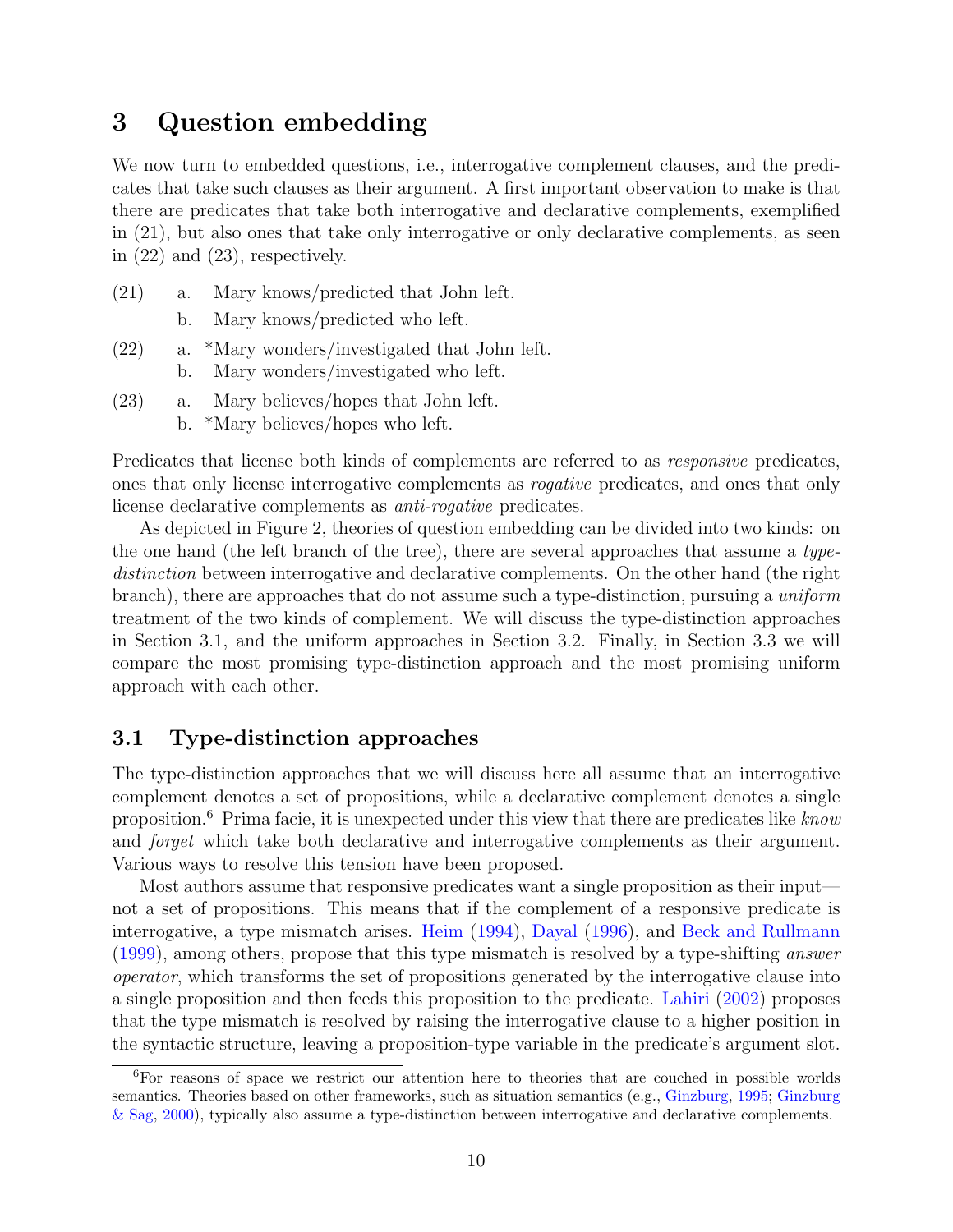

<span id="page-11-0"></span>Figure 2: Different approaches to the semantics of interrogative and declarative complements.

A different strategy, briefly suggested by [Karttunen](#page-19-1) [\(1977\)](#page-19-1) and elaborated in detail by Spector and Egré  $(2015)$ , is to assume two lexical entries for every responsive predicate, one for each kind of complement. For instance, for know we would have two lexical entries,  $know<sub>d</sub>$  and  $know<sub>i</sub>$ , taking declarative and interrogative complements, respectively. [Spector](#page-20-8) and Egré then formulate a general meaning postulate which, given the declarative entry  $P_d$ of a predicate  $P$ , determines the corresponding interrogative entry  $P_i$ .

These different strategies all have one thing in common. Namely, they take the declarativeembedding interpretation of responsive predicates to be basic, and reduce the interrogativeembedding interpretation of any given predicate in one way or another to its declarativeembedding interpretation. For this reason, all these strategies are referred to as reductive approaches.

[George](#page-18-14) [\(2011,](#page-18-14) [2013a\)](#page-18-15) identifies a general problem for reductive approaches. Namely, she observes that whether an individual stands in the knowledge relation to a certain interrogative can sometimes depend not only on the individual's true propositional knowledge, but also on whether she believes any false answers to that interrogative. This 'false answer sensitivity' implies that interrogative knowledge attributions cannot generally be reduced to true propositional/declarative knowledge attributions.

In reaction to this, [George](#page-18-14) [\(2011\)](#page-18-14) considers two alternative approaches. The first, which she calls the *inverse reductive* approach, reduces the declarative-embedding interpretation of responsive predicates to their interrogative-embedding interpretation, rather than the other way around. The second alternative, which George calls the *twin relations* approach, derives both the declarative-embedding interpretation and the interrogative-embedding interpretation of responsive predicates from a common lexical core. [George](#page-18-14) [\(2011\)](#page-18-14) spells out a concrete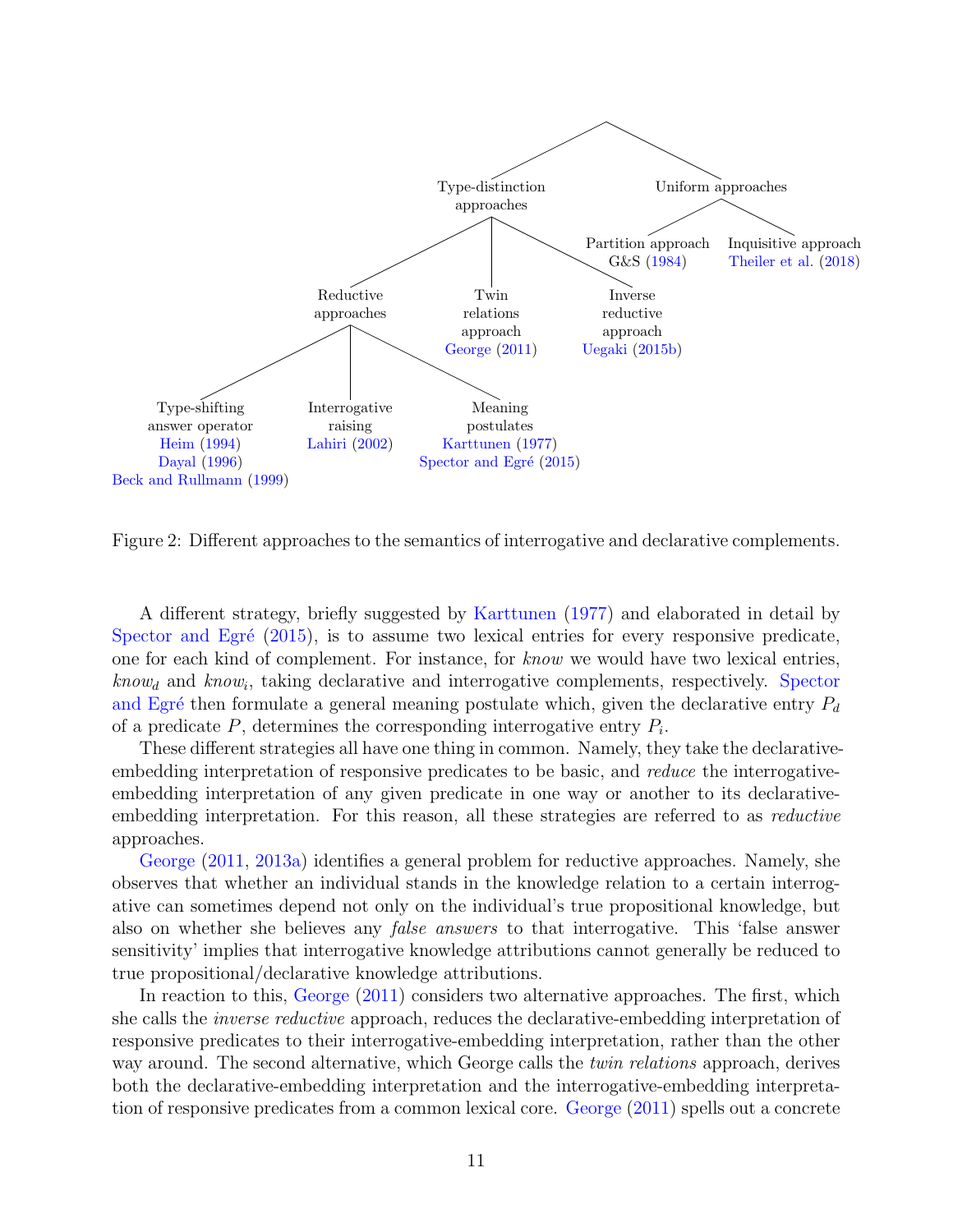twin relations theory, and also briefly sketches a concrete inverse reductive theory. The latter has been developed in much greater detail by [Uegaki](#page-20-9) [\(2015b\)](#page-20-9).

A phenomenon that allows us to tease apart the twin relations theory from the inverse reductive approach (as well as standard reductive approaches) is discussed by [Elliott,](#page-18-16) [Klinedinst, Sudo, and Uegaki](#page-18-16) [\(2017\)](#page-18-16). The crucial observation is that so-called *predicates of* relevance, such as care and matter, carry a certain presupposition when taking a declarative complement which is absent when the complement is interrogative. For instance, (24a) presupposes that John knows that Mary left, while (24b) does not presuppose that John knows or believes of any particular girl that she left.

- (24) a. It matters to John that Mary left.
	- b. It matters to John which girl left.

[Elliott et al.](#page-18-16) show that this is problematic for standard reductive approaches.[7](#page-12-1) [Uegaki](#page-20-10) [\(2018\)](#page-20-10) shows that it is also problematic for [George'](#page-18-14)s twin relations theory. On the other hand, it can easily be accounted for on the inverse reductive approach.<sup>[8](#page-12-2)</sup>

### <span id="page-12-0"></span>3.2 Uniform approaches

Uniform approaches treat declarative and interrogative complements as being of the same semantic type. The first such approach was taken in partition semantics (Groenendijk  $\&$ [Stokhof,](#page-18-2) [1984\)](#page-18-2).<sup>[9](#page-12-3)</sup> On this account, both declarative and interrogative complements are taken to denote propositions. A declarative complement denotes the same proposition in every world, namely the one expressed by the corresponding declarative root clause. On the other hand, the proposition denoted by an interrogative complement in a world  $w$  encodes the true exhaustive answer in  $w$  to the issue expressed by the interrogative clause. As discussed above, these exhaustive answers together form a partition of the set of all possible worlds.

On this theory, the existence of responsive predicates like know, which license both types of complements, does not come as a surprise and needs no particular explanation. Predicates of relevance like care and matter can also be handled straightforwardly, unlike on reductive theories and the twin relations theory. However, certain issues remain.

First, partition theory is, so to speak, still too close to the reductive approach to be able to deal with [George'](#page-18-14)s [\(2011\)](#page-18-14) observations concerning false answer sensitivity. That is, it still

<span id="page-12-1"></span> ${}^{7}$ A similar argument was made by [Groenendijk and Stokhof](#page-18-2) [\(1984,](#page-18-2) p.94) against the reductive theory of [Karttunen](#page-19-1) [\(1977\)](#page-19-1). [Elliott et al.'](#page-18-16)s argument, however, is more explicit and targets reductive approaches in general rather than only [Karttunen'](#page-19-1)s specific theory.

<span id="page-12-2"></span><sup>8</sup>[Uegaki and Roelofsen](#page-20-11) [\(2018\)](#page-20-11) discuss another phenomenon which can be accounted for on the inverse reductive approach but not on the reductive approach or the twin relations theory. This involves the interpretation of the Japanese modal particle *darou* which, when combined with a declarative clause, roughly means 'I believe', but when combined with an interrogative clause, translates as 'I wonder'. For reasons of space, we will not discuss this phenomenon in detail here and will leave it out of consideration in the discussion below.

<span id="page-12-3"></span><sup>&</sup>lt;sup>9</sup>The idea to treat declaratives and interrogatives uniformly actually goes further back, at least to [Hamblin](#page-18-1) [\(1973,](#page-18-1) p.48). However, Hamblin was exclusively concerned with root clauses; he did not explicitly consider declarative and interrogative complements, let alone the repercussions of a uniform treatment of complements for the analysis of predicates that take such complements as their argument.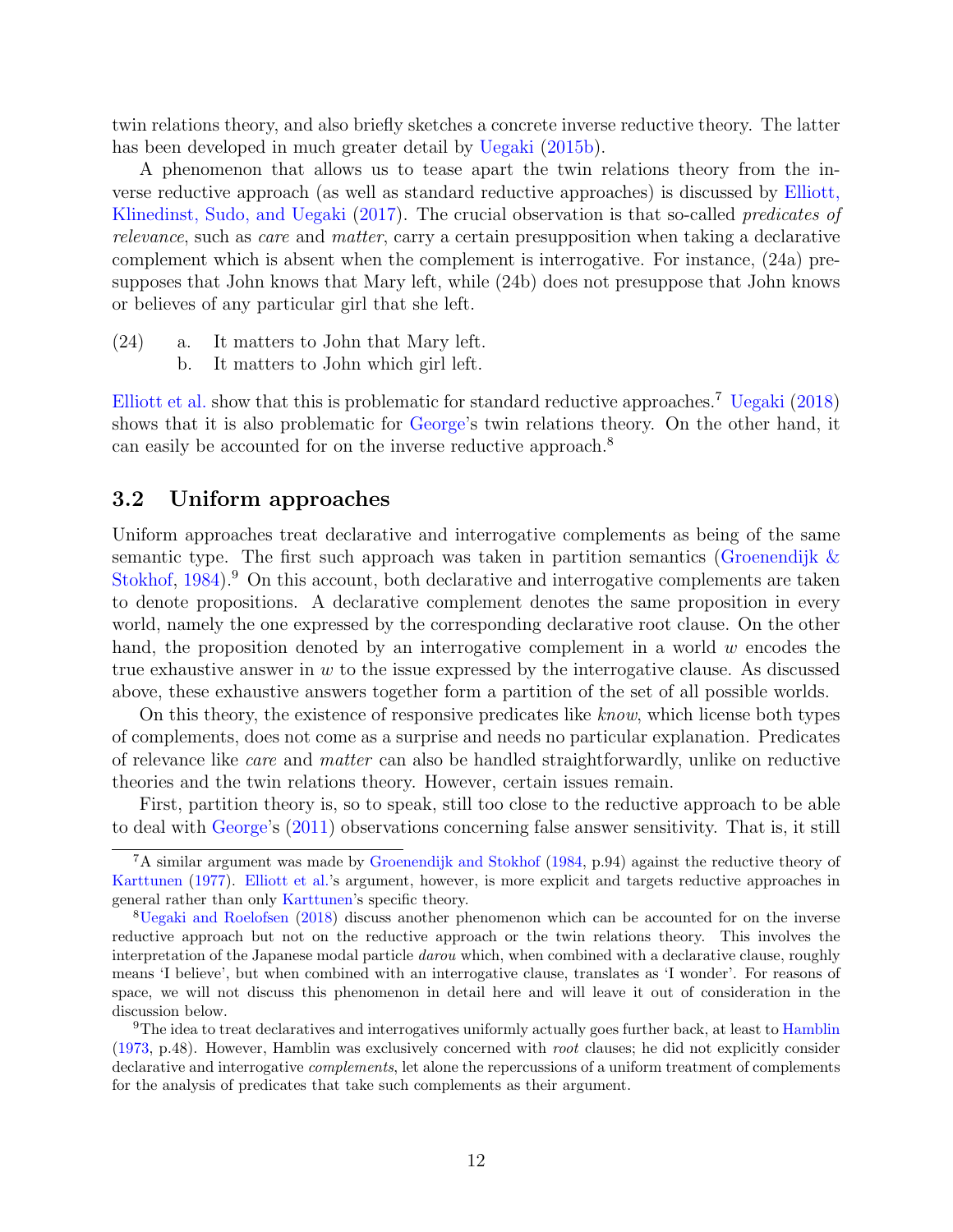|                                            |                          | False answer | Predicates   | Flexibility |  |          |
|--------------------------------------------|--------------------------|--------------|--------------|-------------|--|----------|
|                                            |                          | sensitivity  | of relevance |             |  | SE IE MS |
| <b>Type-distinction</b> Reductive theories |                          |              |              |             |  |          |
|                                            | Twin relations theory    |              |              |             |  |          |
|                                            | Inverse reductive theory |              |              |             |  | $+$ $+$  |
| Uniform                                    | Partition semantics      |              |              |             |  |          |
|                                            | Inquisitive semantics    |              |              |             |  |          |

<span id="page-13-3"></span>Table 1: Pros and cons of the various approaches to embedded questions.

wrongly predicts that if two individuals have the same propositional knowledge, they must stand in the knowledge relation to exactly the same interrogative complements as well.<sup>[10](#page-13-0)</sup>

A second limitation of partition theory, already discussed in Section [2,](#page-2-0) is its lack of flexibility. That is, while it straightforwardly derives so-called strongly exhaustive (SE) readings for interrogative complements, it needs to invoke substantial additional machinery to derive non-exhaustive/mention-some (MS) readings. Moreover, in the case of embedded questions (unlike in the case of root questions) it has been argued that there is also a reading that is weaker than the SE reading but stronger than the MS reading (e.g., [Spector,](#page-20-12) [2005;](#page-20-12) [Klinedinst & Rothschild,](#page-19-15) [2011\)](#page-19-15). Recent experimental results seem to show that such intermediate exhaustive (IE) readings indeed exist [\(Cremers & Chemla,](#page-17-15)  $2016$ ).<sup>[11](#page-13-1),[12](#page-13-2)</sup> This cannot be accounted for in partition semantics.

The more recent uniform approach of [Theiler, Roelofsen, and Aloni](#page-20-2) [\(2018\)](#page-20-2) is cast in inquisitive semantics and aims to overcome the main limitations of its partition-based predecessor. Most fundamentally, it does not treat declarative and interrogative complements as denoting propositions, but as denoting sets of propositions. In the case of interrogative complements, these propositions do not encode what the true exhaustive answer to the interrogative is in a given world w, but rather what its *truthful resolutions* are in w. Such truthful resolutions need not be exhaustive, and need not even be true in  $w$ ; they just need to be 'truthful', which means that they should not imply any false information that is directly relevant w.r.t. the issue expressed by the interrogative. For instance, if Mary is currently watching the sunset, then the proposition that she is watching the sunset drinking a martini is a truthful resolution of the question whether Mary is watching the sunset even if she is in fact not drinking a martini. This switch from true exhaustive answers to truthful resolutions makes it possible to provide a general account of the false answer sensitivity observed by

<span id="page-13-0"></span> $10$ In view of this prediction, [George](#page-18-14) actually classifies partition theory as a reductive theory. This classification, however, blurs the fact that [Groenendijk and Stokhof](#page-18-2) [\(1984,](#page-18-2) p.93-94) themselves very explicitly argued against the reductive approach—understood as one that takes declarative and interrogative complements to be of different types and derives the interrogative-embedding interpretation of responsive predicates from their declarative-embedding interpretation. Instead, they chose to pursue a uniform approach. The classification adopted here, depicted in Figure [2,](#page-11-0) is a refinement of [Groenendijk and Stokhof'](#page-18-2)s classification, distinguishing various non-uniform approaches that did not exist yet in 1984.

<span id="page-13-1"></span><sup>&</sup>lt;sup>11</sup>To exemplify, under an intermediate exhaustive reading 'John knows which squares are blue' is true just in case (i) of all squares which are in fact blue, John knows that they are blue, and (ii) of all other squares, John does not falsely believe that they are blue.

<span id="page-13-2"></span><sup>&</sup>lt;sup>12</sup>Yet another possible reading, called the weakly exhaustive reading, has also been suggested in the literature (e.g., [Heim,](#page-18-13) [1994;](#page-18-13) [Beck & Rullmann,](#page-17-14) [1999\)](#page-17-14). However, the existence of such readings remains highly controversial. See [George](#page-18-17)  $(2013b)$  for discussion.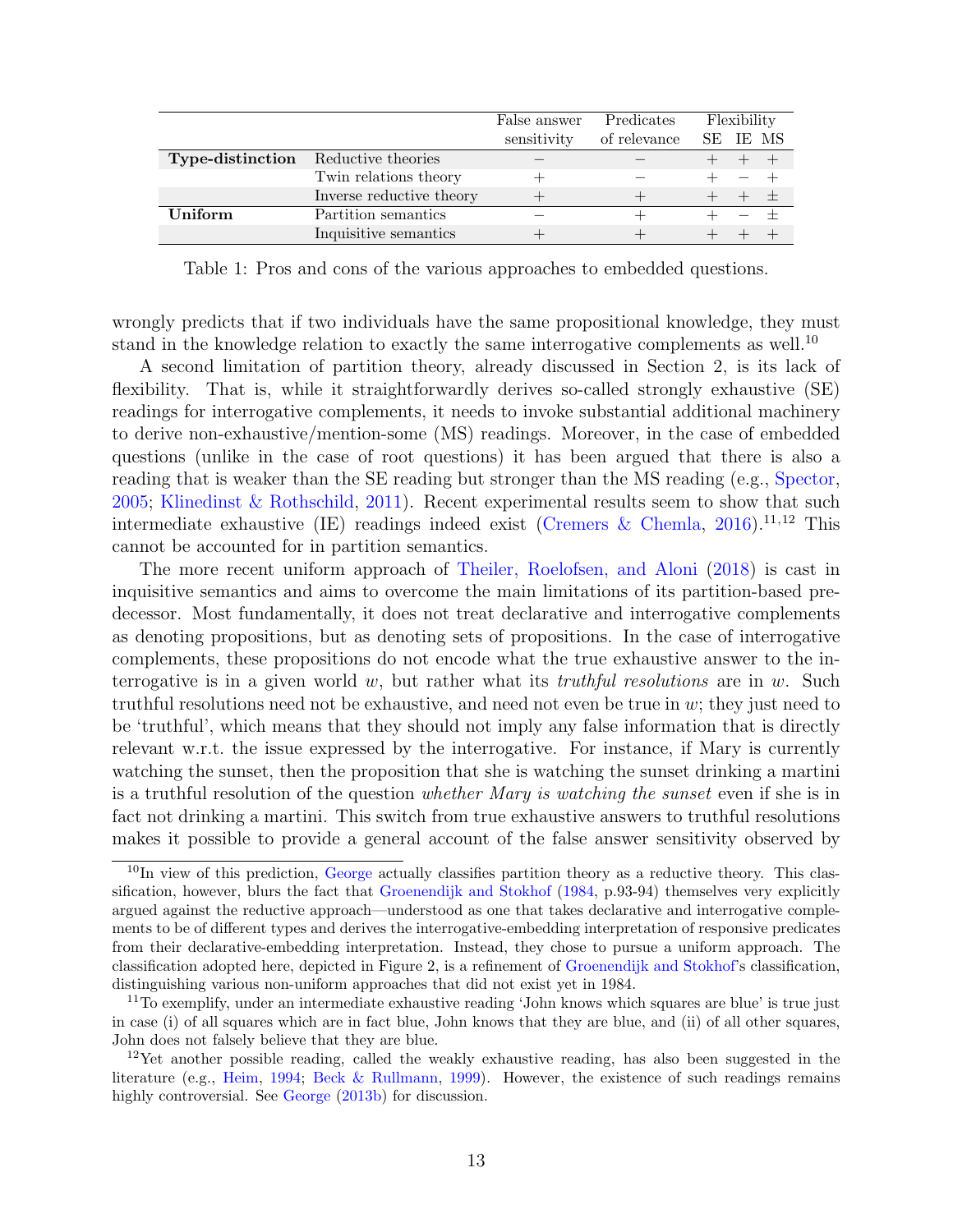[George](#page-18-14) [\(2011\)](#page-18-14), and to derive not only strongly exhaustive readings but also mention-some and intermediate exhaustive readings in a straightforward way. Moreover, as in the earlier partition-based theory, predicates of relevance are unproblematic.

The considerations put forth so far are summarised in Table  $1<sup>13</sup>$  $1<sup>13</sup>$  $1<sup>13</sup>$  As far as these considerations go, the inverse reductive account of [Uegaki](#page-20-9) [\(2015b\)](#page-20-9) is the most attractive option among type-distinction approaches, and the inquisitive semantics account of [Theiler et al.](#page-20-2) [\(2018\)](#page-20-2) is the most successful among uniform approaches. The next subsection briefly compares these two accounts.

#### <span id="page-14-0"></span>3.3 Inverse reductive versus inquisitive

The inverse reductive approach and the inquisitive one are very close in spirit and in empirical reach. Both assume, unlike the other approaches reviewed above, that responsive predicates always apply to a set of propositions rather than a single proposition. The difference is that on the inquisitive approach, declarative and interrogative complements are uniformly treated as denoting sets of propositions, while on the inverse reductive approach, a declarative complement is in principle taken to denote a single proposition, but when combined with a responsive predicate, this proposition p must be type-shifted into the singleton set  $\{p\}$ .

As far as responsive predicates go, then, the two approaches are difficult if not impossible to tease apart.<sup>[14](#page-14-2)</sup> The approaches do differ, however, in their take on *anti-rogative* predicates like *believe* and *hope*. On the inverse-reductive approach, these predicates are lexically specified to select for complements that denote a single proposition rather than a set of propositions, which accounts for the fact that they license declarative complements but not interrogative ones. On the inquisitive approach, this option is not available: since declarative and interrogative complements are taken to have the same semantic type, the selectional restrictions of rogative and anti-rogative predicates cannot be accounted for in terms of a type mismatch.<sup>[15](#page-14-3)</sup>

At first sight, this may seem a point in favor of the inverse reductive approach. But the issue is more subtle. After all, for the account sketched above to have any *explanatory* value it has to be supplemented with independent reasons to assume that predicates like believe, hope, and assert select for complements denoting a single proposition while closely related predicates like know, predict, and announce select for complements denoting sets

<span id="page-14-1"></span><sup>&</sup>lt;sup>13</sup>A possible concern for inverse-reductive and uniform theories that we have not discussed explicitly is that they do not make any direct predictions as to how the interrogative-embedding interpretations of responsive predicates are related to their declarative-embedding interpretations [\(George,](#page-18-14) [2011;](#page-18-14) Spector & Egré, [2015\)](#page-20-8). Proper discussion of this subtle issue is beyond the scope of this survey. For a defense of the uniform and inverse-reductive theories, we refer to [Theiler et al.](#page-20-2) [\(2018\)](#page-20-2).

<span id="page-14-2"></span><sup>&</sup>lt;sup>14</sup>There are some differences in implementation between the accounts of [Uegaki](#page-20-9) [\(2015b\)](#page-20-9) and [Theiler et al.](#page-20-2) [\(2018\)](#page-20-2) which result in somewhat different predictions for certain responsive predicates. But these differences in implementation are not forced by the general approaches that the two accounts instantiate. Thus, the predictions that arise from these implementational choices cannot be used to tease the two approaches apart in general. See [Theiler et al.](#page-20-2) [\(2018\)](#page-20-2) for further discussion.

<span id="page-14-3"></span><sup>&</sup>lt;sup>15</sup>Note that on the inverse reductive approach, the selectional restrictions of *rogative* predicates cannot be accounted for in terms of a type mismatch either, since it is assumed that the denotation of a declarative complement, i.e., a proposition p, can always be shifted into the singleton set  $\{p\}$ , which is of the same type as an interrogative complement denotation.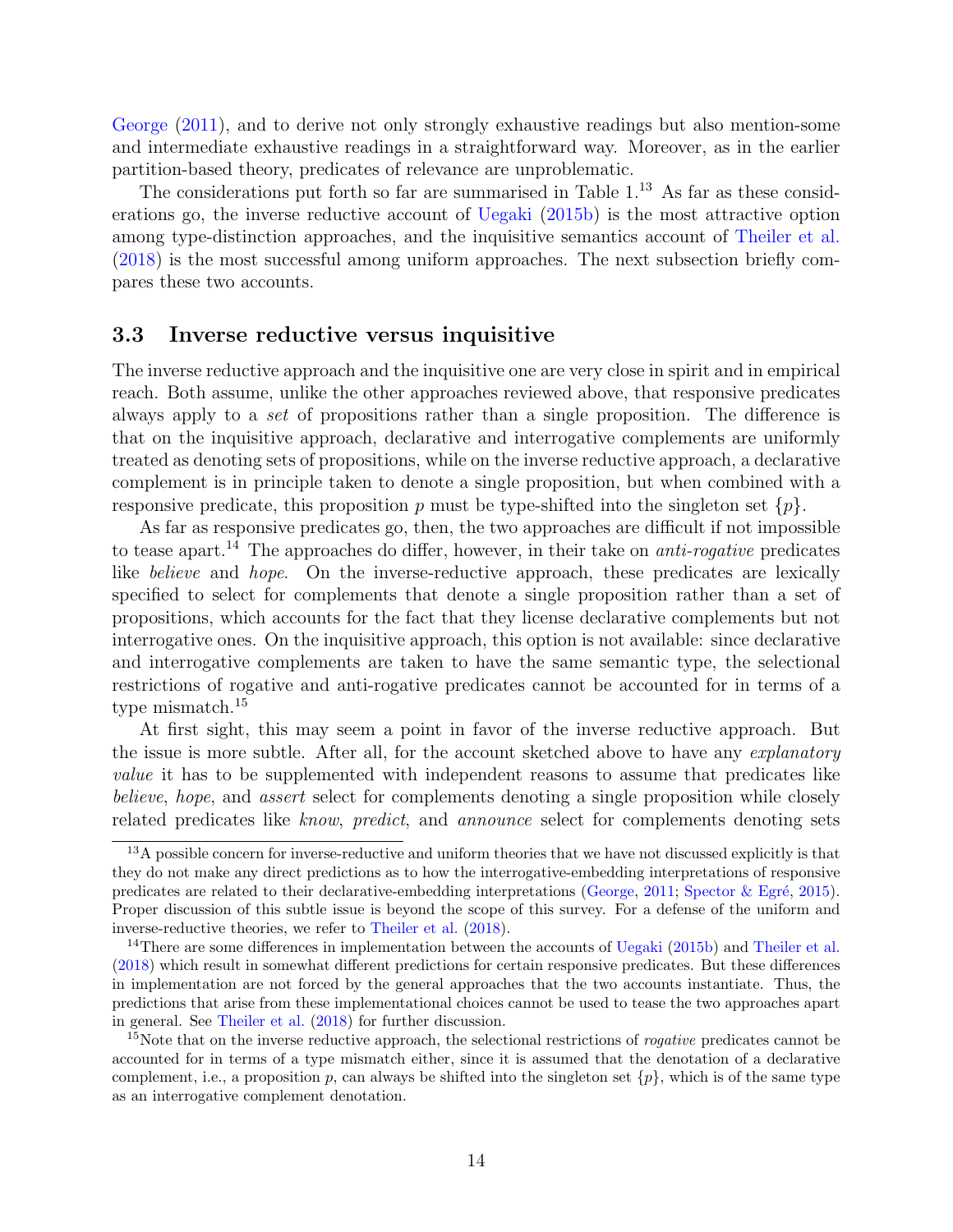of propositions. Moreover, on the inquisitive approach, even if the selectional restrictions of rogative and anti-rogative predicates cannot be accounted for in terms of mismatching semantic types, they could possibly be explained in other ways, based on independently observable properties of the relevant predicates.

Recent work has explored both routes. On the one hand, [Uegaki](#page-20-13) [\(2015a\)](#page-20-13) has attempted to provide independent motivation for the assumption that predicates like believe select for complements denoting a single proposition while predicates like know select for complements denoting sets of propositions. However, [Theiler et al.](#page-20-2) [\(2018\)](#page-20-2) point out several problems for this proposal. On the other hand, [Theiler et al.](#page-20-1) [\(2017\)](#page-20-1), [Mayr](#page-19-16) [\(2017\)](#page-19-16), and [Uegaki and Sudo](#page-20-14) [\(2017\)](#page-20-14) have shown that it is possible to account for the selectional restrictions of believe, hope, and many other anti-rogative (as well as rogative) predicates in terms of independently observable properties of these predicates. They suggest that the relevant property of believe is that it is neg-raising [\(Zuber,](#page-21-2) [1982;](#page-21-2) [Theiler et al.,](#page-20-1) [2017;](#page-20-1) [Mayr,](#page-19-16) [2017\)](#page-19-16), while the relevant property of *hope* is that it is a non-veridical preferential predicate [\(Uegaki & Sudo,](#page-20-14) [2017\)](#page-20-14).<sup>[16](#page-15-0)</sup>

The debate is not settled at this point. Some anti-rogative predicates are neither negraising nor non-veridical preferential (e.g., speech act predicates like *assert* and *deny*) and therefore remain to be accounted for under the inquisitive approach. On the other hand, it may be possible after all to justify for at least some anti-rogative predicates that they select for complements that denote a single proposition. Addressing these open issues seems to offer a promising route towards establishing which of the approaches to question embedding is ultimately most appealing.

### 4 Further reading

There are a number of excellent recent survey articles and monographs on the semantics of questions, each focusing on slightly different aspects. Some of them are listed below, in chronological order.

- [Groenendijk and Stokhof](#page-18-18) [\(1997\)](#page-18-18) provide a thorough review of the literature up to 1997, focusing on partition semantics, but also supplying an in-depth discussion of the epistemic-imperative approach  $(Aqvist, 1965; Hintikka, 1976, 1983)$  $(Aqvist, 1965; Hintikka, 1976, 1983)$  $(Aqvist, 1965; Hintikka, 1976, 1983)$  $(Aqvist, 1965; Hintikka, 1976, 1983)$  $(Aqvist, 1965; Hintikka, 1976, 1983)$  $(Aqvist, 1965; Hintikka, 1976, 1983)$  $(Aqvist, 1965; Hintikka, 1976, 1983)$  $(Aqvist, 1965; Hintikka, 1976, 1983)$  and the treatment of questions in speech act theory [\(Searle,](#page-20-15) [1969;](#page-20-15) [Vanderveken,](#page-20-16) [1990\)](#page-20-16).
- [Ginzburg](#page-18-0) [\(2010\)](#page-18-0) supplements Groenendijk and Stokhof's survey listed above in the second edition of the Handbook of Logic and Language. It provides a concise overview of several analyses of questions not explicitly discussed here, including the inferential erotetic logic of Wisniewski  $(2001, 2013)$  $(2001, 2013)$  $(2001, 2013)$ , the treatment of questions in modal logic by [Nelken and Francez](#page-19-19) [\(2002\)](#page-19-19); [Nelken and Shan](#page-19-20) [\(2006\)](#page-19-20), the dialogue-based approach of [Ginzburg](#page-18-19) [\(1996,](#page-18-19) [2012\)](#page-18-20) and [Roberts](#page-20-17) [\(1996\)](#page-20-17), the SDRT based approach of [Asher and](#page-16-4) [Lascarides](#page-16-4) [\(1998\)](#page-16-4), and the treatment of questions in dynamic epistemic logic developed by van Benthem and Minică [\(2009,](#page-17-16) [2012\)](#page-17-17). For a further development of the latter,

<span id="page-15-0"></span><sup>&</sup>lt;sup>16</sup>A recent initiative that is likely to spur many further contributions to this line of work is the development of large-scale datasets concerning the selectional restrictions and other semantic and syntactic properties of clause-embedding predicates [\(White & Rawlins,](#page-20-18) [2016,](#page-20-18) [2018\)](#page-21-5).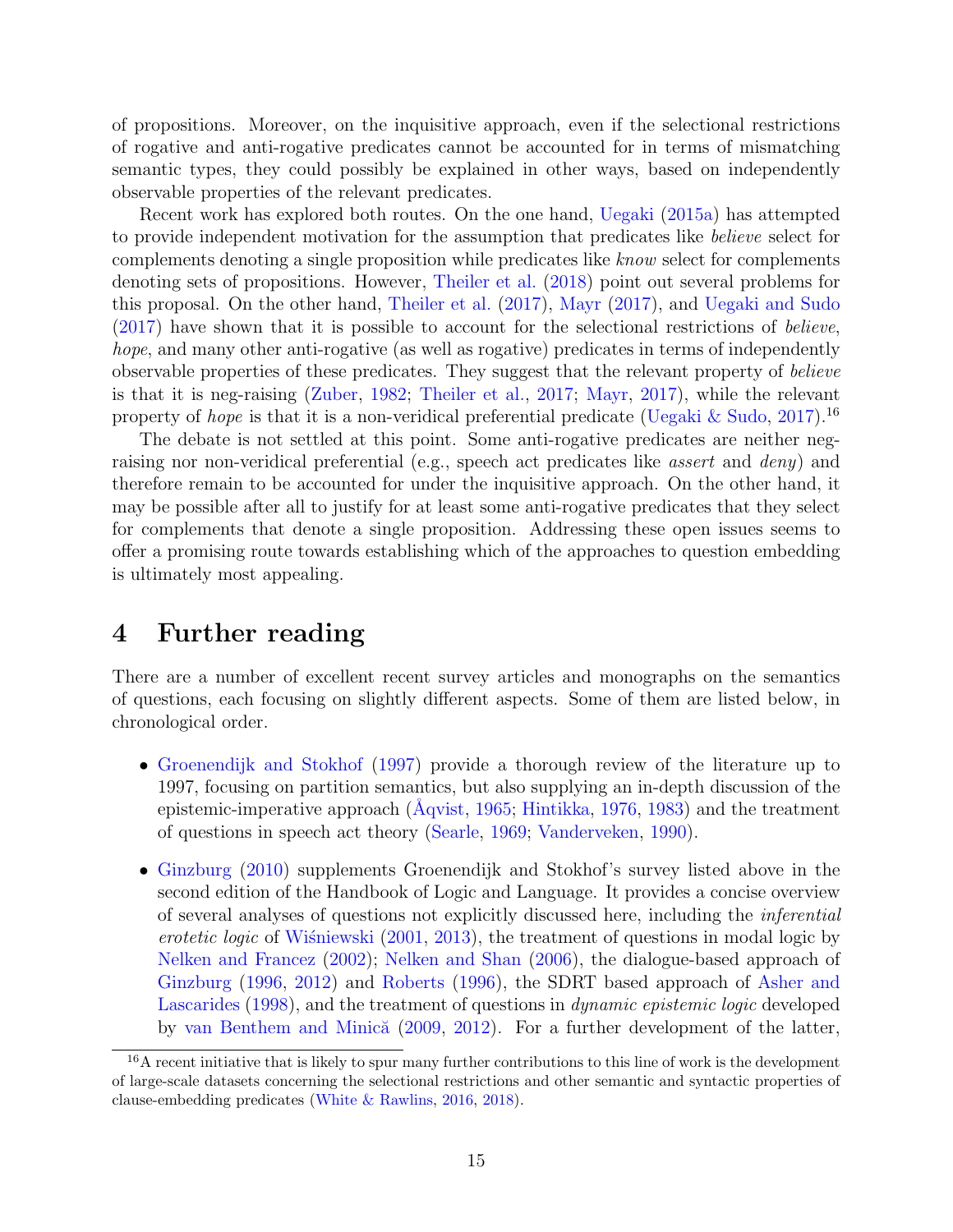incorporating insights from inquisitive semantics, see [Ciardelli and Roelofsen](#page-17-18) [\(2015\)](#page-17-18) and [Ciardelli](#page-17-19) [\(2016b\)](#page-17-19).

- [Krifka](#page-19-0) [\(2011\)](#page-19-0) provides an overview of alternative semantics, partition semantics, an early version of inquisitive semantics, and the structured meanings approach. Krifka discusses not only the semantics of questions, but also their syntactic and prosodic properties, supplying examples from a wide range of languages.
- Wiśniewski  $(2015)$  provides an extensive overview of logical theories of questions, with particular emphasis on inferential erotetic logic.
- [Ciardelli](#page-17-19) [\(2016b\)](#page-17-19) is an in-depth investigation of the logical foundations of inquisitive semantics, and also provides detailed comparisons with other logical approaches to questions.
- [Dekker et al.](#page-17-2) [\(2016\)](#page-17-2), besides offering an overview of proposition-set theories and the structured meanings approach, also reviews some specific issues in current research concerning identity questions, domain presuppositions of which-questions, pair-list questions, quantificational variability, and the selectional restrictions of clause-embedding predicates. Moreover, they discuss connections between partition semantics and decision theory [\(van Rooij,](#page-20-7) [2003\)](#page-20-7) and dynamic implementations of partition semantics (e.g., Jäger, [1996;](#page-19-4) [Hulstijn,](#page-19-5) [1997;](#page-19-5) [Groenendijk,](#page-18-5) [1999\)](#page-18-5).
- [Dayal](#page-17-3) [\(2016\)](#page-17-3) provides a book-length survey of work on questions in the alternative semantics tradition. It pays much attention to the syntax-semantics interface, viewed from a cross-linguistic perspective.
- [Cross and Roelofsen](#page-17-20) [\(2018\)](#page-17-20) provide a concise overview of proposition-set theories, the structured meanings approach, as well as the analysis of questions as part of the process of scientific inquiry in Philosophy of Science.
- [Ciardelli et al.](#page-17-1) [\(2018\)](#page-17-1) provides a book-length introduction to inquisitive semantics, as well as detailed comparison with alternative semantics and partition semantics.

## References

- <span id="page-16-1"></span>Aloni, M. (2005). A formal treatment of the pragmatics of questions and attitudes. Linguistics and Philosophy, 28 (5), 505–539.
- <span id="page-16-2"></span>Aloni, M., Beaver, D., Clark, B., & van Rooij, R. (2007). The dynamics of topics and focus. In M. Aloni, A. Butler, & P. Dekker (Eds.), Questions in dynamic semantics. Elsevier.
- <span id="page-16-0"></span>Aloni, M., & van Rooij, R. (2002). The dynamics of questions and focus. In B. Jackson (Ed.), Proceedings of salt 12. Cornell University, CLC Publications.
- <span id="page-16-3"></span>Aqvist, L. (1965). A new approach to the logical theory of interrogatives. University of Uppsala.
- <span id="page-16-4"></span>Asher, N., & Lascarides, A. (1998). Questions in dialogue. Linguistics and philosophy, 21 (3), 237–309.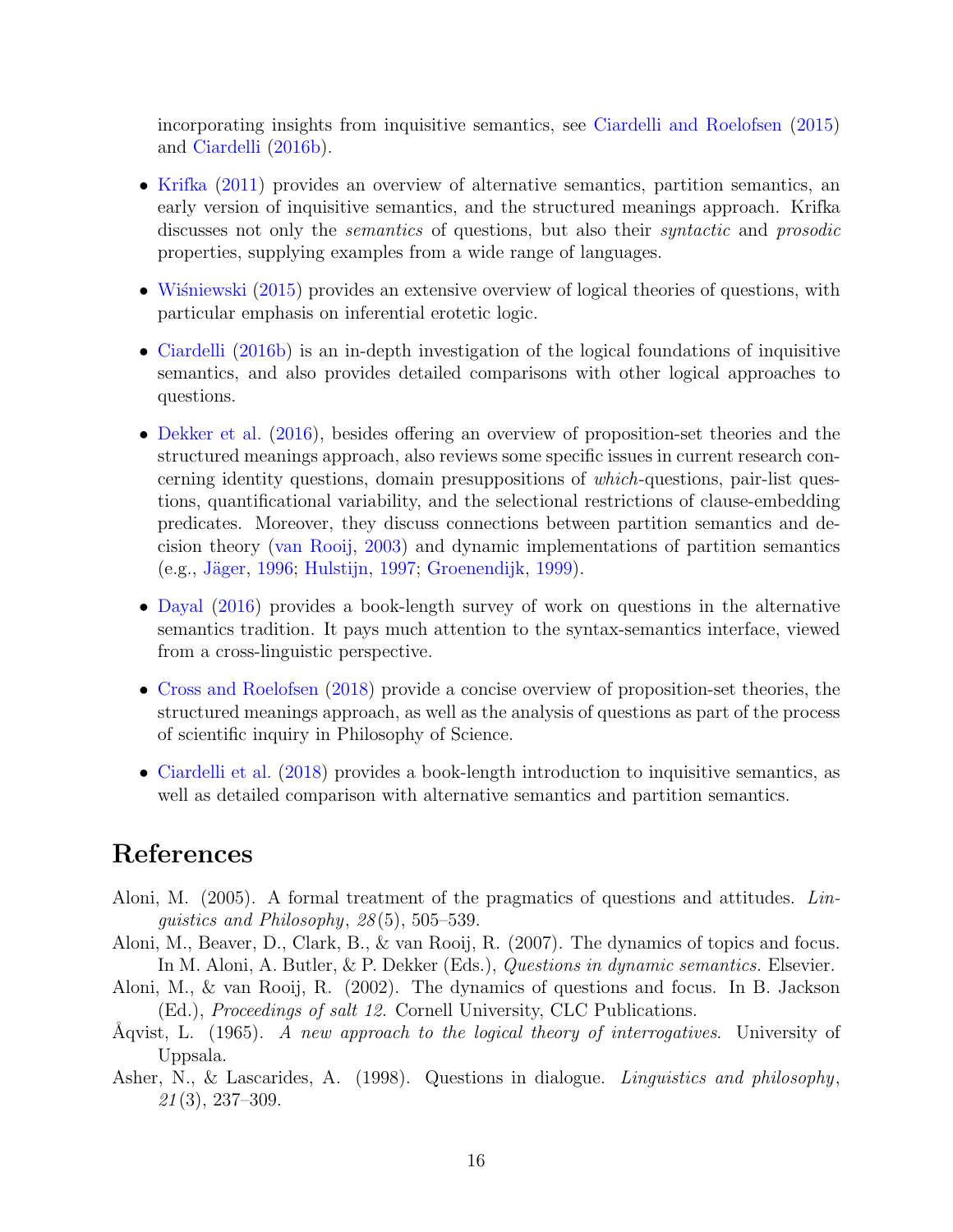- <span id="page-17-14"></span>Beck, S., & Rullmann, H. (1999). A flexible approach to exhaustivity in questions. Natural Language Semantics,  $7(3)$ , 249–298.
- <span id="page-17-9"></span>Belnap, N. (1982). Questions and answers in Montague grammar. In S. Peters & E. Saarinen (Eds.), Processes, beliefs, and questions. Dordrecht, The Netherlands: Reidel Publishing Company.
- <span id="page-17-16"></span>van Benthem, J., & Minică, S. (2009). Toward a dynamic logic of questions. In X. He, J. Horty, & E. Pacuit (Eds.), Logic, rationality, and interaction (pp. 27–41). Springer.
- <span id="page-17-17"></span>van Benthem, J., & Minică, S. (2012). Toward a Dynamic Logic of Questions. Journal of Philosophical Logic, 41 (4), 633–669. doi: M10.1007/s10992-012-9233-7
- <span id="page-17-12"></span>Biezma, M., & Rawlins, K. (2012). Responding to alternative and polar questions. Linguistics and Philosophy, 35 (5), 361–406. doi: M10.1007/s10988-012-9123-z
- <span id="page-17-5"></span>Bledin, J. (2018). Fatalism and the logic of unconditionals. (Noûs) doi: M10.1111/nous .12257
- <span id="page-17-11"></span>Blutner, R. (2012). Questions and answers in an orthoalgebraic approach. *Journal of Logic*, Language and Information, 21 (3), 237-277.
- <span id="page-17-6"></span>Champollion, L. (2015). Ten men and women got married today: Noun coordination and the intersective theory of conjunction. Journal of Semantics. doi: M10.1093/jos/ffv008
- <span id="page-17-4"></span>Ciardelli, I. (2016a). Lifting conditionals to inquisitive semantics. In M. Moroney, C.- R. Little, J. Collard, & D. Burgdorf (Eds.), Semantics and Linguistic Theory (SALT) 26. Ithaca, NY: LSA and CLC Publications.
- <span id="page-17-19"></span>Ciardelli, I. (2016b). Questions in logic (Unpublished doctoral dissertation). Institute for Logic, Language and Computation, University of Amsterdam.
- <span id="page-17-0"></span>Ciardelli, I. (2017). Questions meaning  $=$  resolution conditions. Logic and Logical Philosophy, 26 , 383-416. doi: M10.12775/LLP.2017.017
- <span id="page-17-1"></span>Ciardelli, I., Groenendijk, J., & Roelofsen, F. (2018). Inquisitive semantics. Oxford University Press. (To appear)
- <span id="page-17-18"></span>Ciardelli, I., & Roelofsen, F. (2015). Inquisitive dynamic epistemic logic. Synthese, 192 (6), 1643-1687. doi: M10.1007/s11229-014-0404-7
- <span id="page-17-8"></span>Ciardelli, I., & Roelofsen, F. (2017). Hurford's constraint, the semantics of disjunctions, and the nature of alternatives. Natural Language Semantics, 25 (3), 199-222. doi: M10.1007/s11050-017-9134-y
- <span id="page-17-7"></span>Ciardelli, I., Roelofsen, F., & Theiler, N. (2017). Composing alternatives. Linguistics and Philosophy,  $40(1)$ , 1–36.
- <span id="page-17-10"></span>Cooper, R., & Ginzburg, J. (2012). Negative inquisitiveness and alternatives-based negation. In M. Aloni, V. Kimmelman, F. Roelofsen, G. Weidmann-Sassoon, K. Schulz, & M. Westera (Eds.), Logic, Language, and Meaning. Selected papers from the 18th Amsterdam Colloquium (pp. 32–41). Berlin Heidelberg: Springer. doi: M10.1007/ 978-3-642-31482-7 4
- <span id="page-17-15"></span>Cremers, A., & Chemla, E. (2016). A psycholinguistic study of the exhaustive readings of embedded questions. *Journal of Semantics*, 33(1), 49-85.
- <span id="page-17-20"></span>Cross, C., & Roelofsen, F. (2018). Questions. (Stanford Encyclopedia of Philosophy)
- <span id="page-17-13"></span>Dayal, V. (1996). Locality in wh-quantification: questions and relative clauses in Hindi. Kluwer Academic Publishers. doi: M10.1007/978-94-011-4808-5
- <span id="page-17-3"></span>Dayal, V. (2016). *Questions*. Oxford University Press.
- <span id="page-17-2"></span>Dekker, P., Aloni, M., & Groenendijk, J. (2016). Questions. In P. Dekker & M. Aloni (Eds.),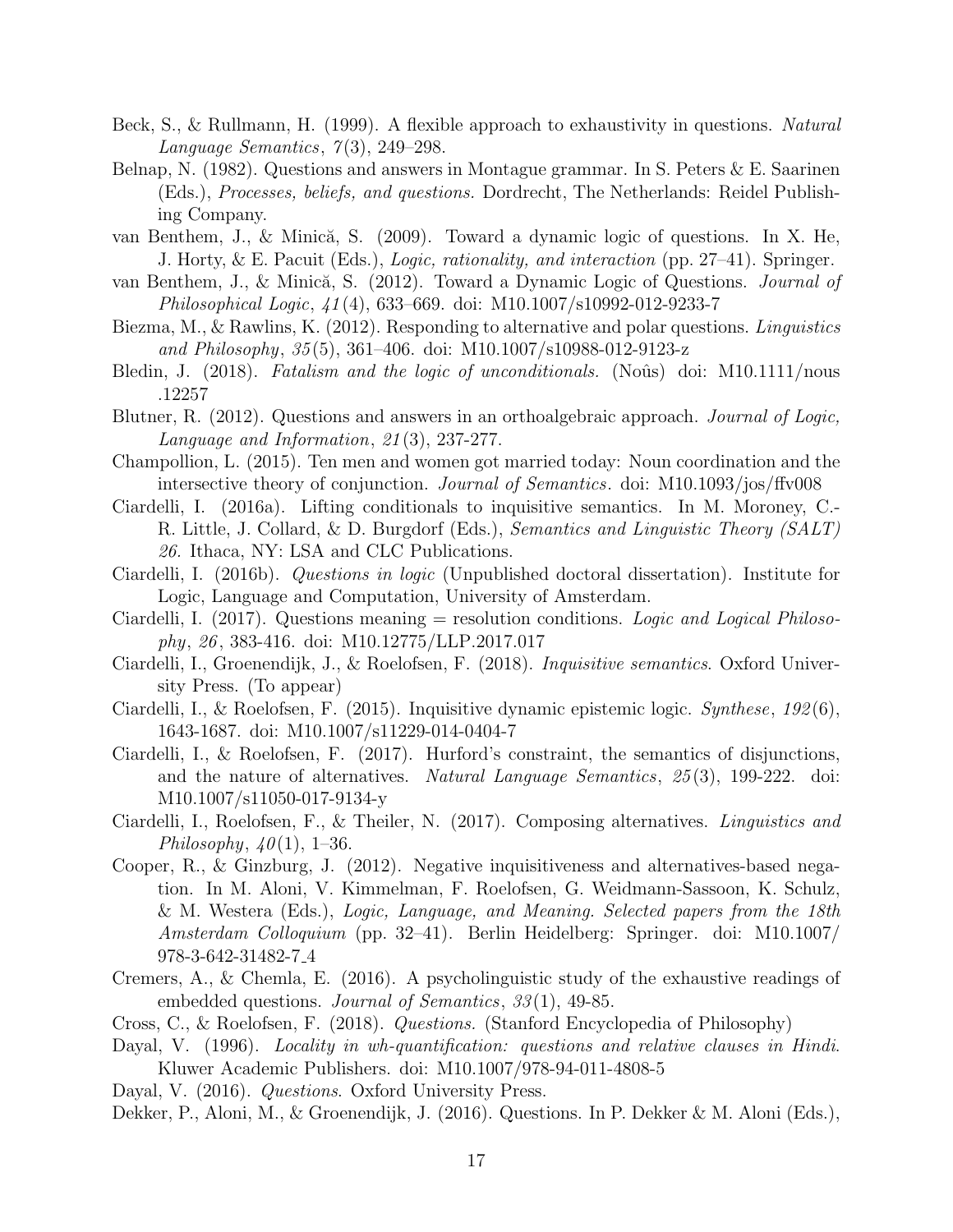The cambridge handbook of formal semantics (pp. 560–593). Cambridge University Press.

- <span id="page-18-16"></span>Elliott, P. D., Klinedinst, N., Sudo, Y., & Uegaki, W. (2017). Predicates of relevance and theories of question embedding. Journal of Semantics, 34 (3), 547–554. doi: M10.1093/ jos/ffx008
- <span id="page-18-10"></span>Farkas, D. F., & Bruce, K. B. (2010). On reacting to assertions and polar questions. *Journal* of semantics, 27 , 81–118.
- <span id="page-18-11"></span>Farkas, D. F., & Roelofsen, F. (2017). Division of labor in the interpretation of declaratives and interrogatives. Journal of Semantics,  $34(2)$ , 237-289. doi: M10.1093/jos/ffw012
- <span id="page-18-12"></span>von Fintel, K. (1994). Restrictions on quantifier domains (Unpublished doctoral dissertation). University of Massachusetts, Amherst.
- <span id="page-18-14"></span>George, B. (2011). Question embedding and the semantics of answers (Unpublished doctoral dissertation). University of California, Los Angeles.
- <span id="page-18-15"></span>George, B. (2013a). Knowing-wh, mention-some readings, and non-reducibility. Thought: A Journal of Philosophy,  $2(2)$ , 166–177.
- <span id="page-18-17"></span>George, B. (2013b). Which judgments show weak exhaustivity? (And which don't?). Natural language semantics, 21 (4), 401–427.
- <span id="page-18-3"></span>Ginzburg, J. (1995). Resolving questions, I & II. *Linguistics and Philosophy*,  $18(5/6)$ , 459–527, 567–609.
- <span id="page-18-19"></span>Ginzburg, J. (1996). Dynamics and the semantics of dialogue. In J. Seligman (Ed.), Language, logic, and computation (Vol. 1).
- <span id="page-18-7"></span>Ginzburg, J. (2005). Abstraction and ontology: Questions as propositional abstracts in type theory with records. Journal of Logic and Computation,  $15(2)$ ,  $113-130$ .
- <span id="page-18-0"></span>Ginzburg, J. (2010). Questions: logic and interaction. In J. van Benthem & A. ter Meulen (Eds.), Handbook of logic and language, second edition. Elsevier.
- <span id="page-18-20"></span>Ginzburg, J. (2012). The interactive stance: meaning for conversation. Oxford University Press.
- <span id="page-18-4"></span>Ginzburg, J., & Sag, I. A. (2000). Interrogative investigations. CSLI Publications.
- <span id="page-18-5"></span>Groenendijk, J. (1999). The logic of interrogation. In T. Matthews & D. Strolovitch (Eds.), Semantics and linguistic theory (pp. 109–126). Cornell University Press.
- <span id="page-18-6"></span>Groenendijk, J. (2009). Inquisitive semantics: Two possibilities for disjunction. In P. Bosch, D. Gabelaia, & J. Lang (Eds.), Seventh international tbilisi symposium on language, logic, and computation. Springer-Verlag.
- <span id="page-18-2"></span>Groenendijk, J., & Stokhof, M. (1984). Studies on the semantics of questions and the pragmatics of answers (Unpublished doctoral dissertation). University of Amsterdam.
- <span id="page-18-18"></span>Groenendijk, J., & Stokhof, M. (1997). Questions. In J. van Benthem & A. ter Meulen (Eds.), Handbook of logic and language (pp. 1055–1124). Elsevier.
- <span id="page-18-9"></span>Gunlogson, C. (2001). True to form: Rising and falling declaratives as questions in english (Unpublished doctoral dissertation). University of California at Santa Cruz.
- <span id="page-18-8"></span>Haida, A. (2007). The indefiniteness and focusing of wh-words (Unpublished doctoral dissertation). Humboldt University, Berlin.
- <span id="page-18-1"></span>Hamblin, C. L. (1973). Questions in Montague English. Foundations of Language,  $10(1)$ , 41-53.
- <span id="page-18-13"></span>Heim, I. (1994). Interrogative semantics and Karttunen's semantics for know. In R. Buchalla & A. Mittwoch (Eds.), The proceedings of the ninth annual conference and the work-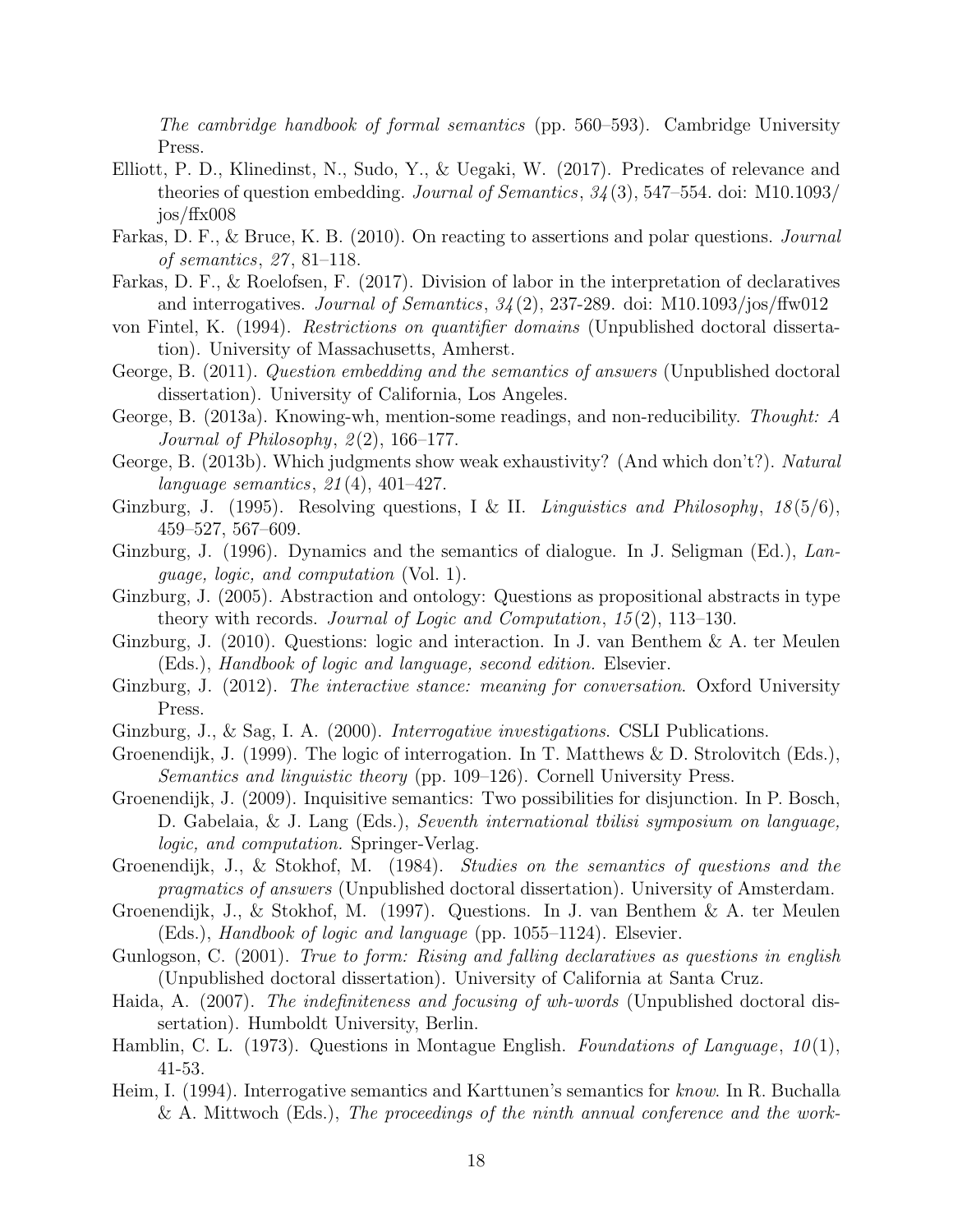shop on discourse of the Israel Association for Theoretical Linguistics. Jerusalem: Academon.

- <span id="page-19-17"></span>Hintikka, J. (1976). The semantics of questions and the questions of semantics. Acta Philosophica Fennica.
- <span id="page-19-18"></span>Hintikka, J. (1983). New foundations for a theory of questions and answers. In Questions and answers (p. 159-190). Dordrecht: Reidel.
- <span id="page-19-5"></span>Hulstijn, J. (1997). Structured information states: raising and resolving issues. In A. Benz & G. Jäger (Eds.), *Proceedings of mundial.*
- <span id="page-19-9"></span>Hurford, J.  $(1974)$ . Exclusive or inclusive disjunction. Foundations of Language, 11(3), 409-411.
- <span id="page-19-4"></span>Jäger, G. (1996). Only updates: on the dynamics of the focus particle *only*. In P. Dekker  $\&$ M. Stokhof (Eds.), Proceedings of the 10th amsterdam colloquium.
- <span id="page-19-1"></span>Karttunen, L. (1977). Syntax and semantics of questions. *Linguistics and Philosophy*, 1, 3-44. doi: M10.1007/bf00351935
- <span id="page-19-10"></span>Katzir, R., & Singh, R. (2013). Hurford disjunctions: embedded exhaustification and structural economy. In U. Etxeberria, A. Fălăuş, A. Irurtzun, & B. Leferman (Eds.), Sinn und bedeutung 18 (pp. 201–216).
- <span id="page-19-8"></span>Keenan, E. L., & Faltz, L. M. (1985). Boolean semantics for natural language. Springer.
- <span id="page-19-15"></span>Klinedinst, N., & Rothschild, D.  $(2011)$ . Exhaustivity in questions with non-factives. Semantics and Pragmatics,  $\mathcal{A}(2)$ , 1–23.
- <span id="page-19-2"></span>Krifka, M. (2001). For a structured meaning account of questions and answers. Audiatur Vox Sapientia. A Festschrift for Arnim von Stechow, 287–319.
- <span id="page-19-0"></span>Krifka, M. (2011). Questions. In K. von Heusinger, C. Maienborn, & P. Portner (Eds.), Semantics: an international handbook of natural language meaning (pp. 1742–1785). Berlin: Mouton de Gruyter.
- <span id="page-19-3"></span>Krifka, M. (2013). Response particles as propositional anaphors. In *Proceedings of semantics* and linguistic theory (salt 23) (p. 1-18).
- <span id="page-19-12"></span>Krifka, M. (2015). Bias in commitment space semantics: Declarative questions, negated questions, and question tags. In Semantics and linguistic theory (salt) 25 (p. 328- 345).
- <span id="page-19-14"></span>Lahiri, U. (2002). Questions and answers in embedded contexts. Oxford University Press.
- <span id="page-19-13"></span>Malamud, S., & Stephenson, T. (2015). Three ways to avoid commitments: Declarative force modifiers in the conversational scoreboard. Journal of Semantics, 32 , 275–311.
- <span id="page-19-6"></span>Mascarenhas, S. (2009). Inquisitive semantics and logic. (Master Thesis, University of Amsterdam)
- <span id="page-19-16"></span>Mayr, C. (2017). Predicting polar question embedding. In Proceedings of sinn und bedeutung 21.
- <span id="page-19-11"></span>Meyer, M.-C. (2014). Deriving Hurford's constraint. In T. Snider, S. D'Antonio, & M. Weigand (Eds.), Semantics and linguistic theory 24 (pp. 577–596). LSA and CLC Publications.
- <span id="page-19-19"></span>Nelken, R., & Francez, N. (2002). Bilattices and the semantics of natural language questions. Linguistics and Philosophy, 25 , 37-64.
- <span id="page-19-20"></span>Nelken, R., & Shan, C.-C. (2006). A modal interpretation of the logic of interrogation. Journal of Logic, Language, and Information, 15 , 251-271.
- <span id="page-19-7"></span>Partee, B. H., & Rooth, M. (1983). Generalized conjunction and type ambiguity. In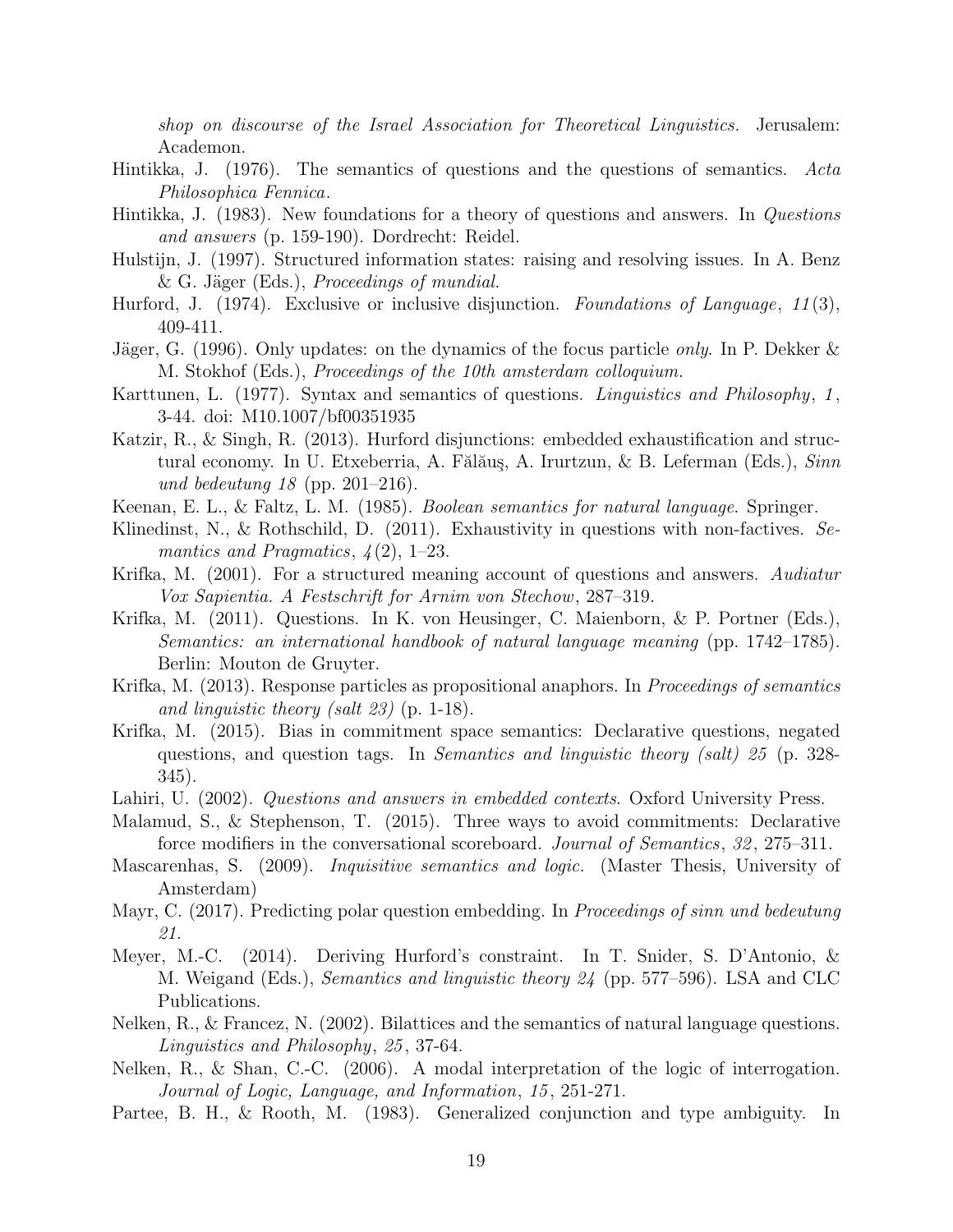R. Bäuerle, C. Schwarze, & A. von Stechow (Eds.), *Meaning, use and interpretation* of language (p. 115-143). Berlin: De Gruyter.

- <span id="page-20-3"></span>Rawlins, K. (2013). (Un)conditionals. Natural language semantics, 21 (2), 111–178.
- <span id="page-20-17"></span>Roberts, C. (1996). Information structure in discourse. In J. Yoon & A. Kathol (Eds.), Osu working papers in linguistics (Vol. 49, pp. 91–136). Ohio State University.
- <span id="page-20-4"></span>Roelofsen, F. (2013). Algebraic foundations for the semantic treatment of inquisitive content. Synthese, 190(1), 79-102. doi: M10.1007/s11229-013-0282-4
- <span id="page-20-0"></span>Roelofsen, F., & Farkas, D. F. (2015). Polarity particle responses as a window onto the interpretation of questions and assertions. Language, 91 (2), 359-414.
- <span id="page-20-15"></span>Searle, J. R. (1969). Speech acts: an essay in the philosophy of language. Cambridge University Press.
- <span id="page-20-5"></span>Simons, M. (2001). Disjunction and alternativeness. Linguistics and Philosophy, 24(5), 597-619. doi: M10.1023/A:1017597811833
- <span id="page-20-12"></span>Spector, B. (2005). Exhaustive interpretations: What to say and what not to say. (Unpublished paper presented at the LSA workshop on Context and Content)
- <span id="page-20-8"></span>Spector, B., & Egré, P.  $(2015)$ . A uniform semantics for embedded interrogatives: An answer, not necessarily the answer. Synthese,  $192(6)$ , 1729–1784. doi: M10.1007/ s11229-015-0722-4
- <span id="page-20-6"></span>von Stechow, A. (1991). Focusing and backgrounding operators. In W. Abraham (Ed.), Discourse particles: descriptive and theoretical investigations on the logical, syntactic and pragmatic properties of discourse particles in german (pp. 37–84). Amsterdam: John Benjamins.
- <span id="page-20-1"></span>Theiler, N., Roelofsen, F., & Aloni, M. (2017). What's wrong with believing whether? In Semantics and Linguistic Theory (SALT) 27 (pp. 248–265). doi: M10.3765/salt.v27i0 .4125
- <span id="page-20-2"></span>Theiler, N., Roelofsen, F., & Aloni, M. (2018). A uniform semantics for declarative and interrogative complements. Journal of Semantics, 35 (3), 409–466. doi: M10.1093/jos/ ffy003
- <span id="page-20-13"></span>Uegaki, W. (2015a). Content nouns and the semantics of question-embedding. Journal of Semantics, 33 (4), 623–660. doi: M10.1093/jos/ffv009
- <span id="page-20-9"></span>Uegaki, W. (2015b). Interpreting questions under attitudes (Unpublished doctoral dissertation). Massachusetts Institute of Technology.
- <span id="page-20-10"></span>Uegaki, W. (2018). The semantics of question-embedding predicates. Language and Linguistics Compass. (In press)
- <span id="page-20-11"></span>Uegaki, W., & Roelofsen, F. (2018). Do modals take propositions or sets of propositions? evidence from Japanese darou. (To appear in the Proceedings of Semantics and Linguistic Theory (SALT 28))
- <span id="page-20-14"></span>Uegaki, W., & Sudo, Y. (2017). The anti-rogativity of non-veridical preferential predicates. (Amsterdam Colloquium 2017)
- <span id="page-20-7"></span>van Rooij, R. (2003). Questioning to resolve decision problems. Linguistics and Philosophy,  $26(6)$ , 727–763.
- <span id="page-20-16"></span>Vanderveken, D. (1990). Meaning and speech acts: principles of language use. Cambridge University Press.
- <span id="page-20-18"></span>White, A. S., & Rawlins, K. (2016). A computational model of S-selection. In Semantics and linguistic theory (Vol. 26, pp. 641–663).